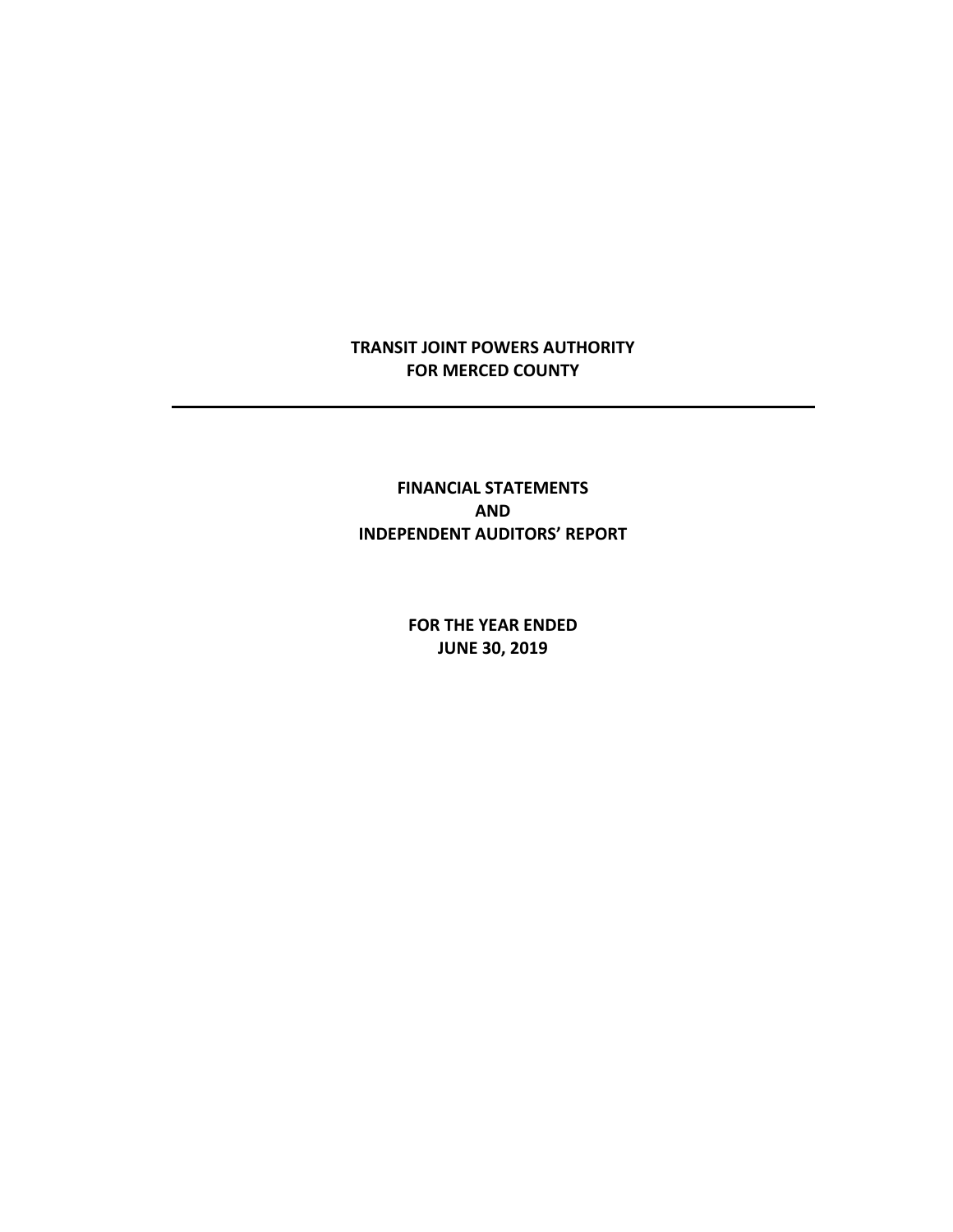# **TABLE OF CONTENTS**

|                                                                                                                                                                                                                                  | Page |
|----------------------------------------------------------------------------------------------------------------------------------------------------------------------------------------------------------------------------------|------|
|                                                                                                                                                                                                                                  |      |
|                                                                                                                                                                                                                                  |      |
| <b>Basic Financial Statements:</b>                                                                                                                                                                                               |      |
|                                                                                                                                                                                                                                  |      |
|                                                                                                                                                                                                                                  |      |
|                                                                                                                                                                                                                                  | 9    |
|                                                                                                                                                                                                                                  |      |
| <b>Supplementary Information:</b>                                                                                                                                                                                                |      |
|                                                                                                                                                                                                                                  |      |
|                                                                                                                                                                                                                                  |      |
|                                                                                                                                                                                                                                  |      |
| Independent Auditors' Report on Internal Control Over Financial Reporting and on<br>Compliance and Other Matters Based on an Audit of Financial Statements<br>Performed in Accordance with Government Auditing Standards and the |      |
| Independent Auditors' Report on Compliance for Each Major<br>Program and on Internal Control Over Compliance Required                                                                                                            |      |
|                                                                                                                                                                                                                                  |      |
|                                                                                                                                                                                                                                  |      |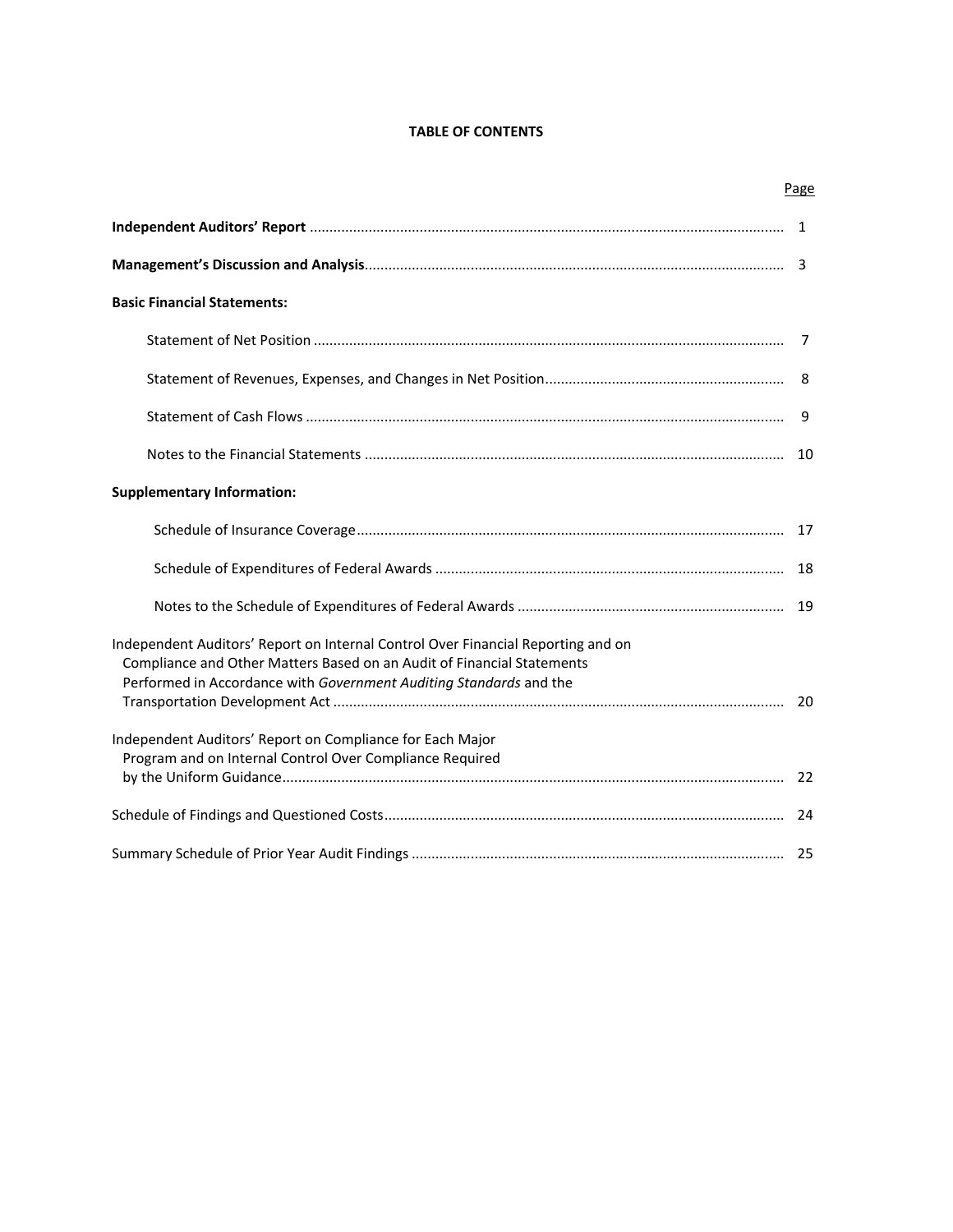

#### **INDEPENDENT AUDITORS' REPORT**

To the Governing Board of the Transit Joint Powers Authority for Merced County Merced, California

#### **Report on the Financial Statements**

We have audited the accompanying financial statements of the business-type activities of the Transit Joint Powers Authority for Merced County (the Authority), as of and for the year ended June 30, 2019, and the related notes to the financial statements, which collectively comprise the Authority's basic financial statements as listed in the table of contents.

#### **Management's Responsibility for the Financial Statements**

Management is responsible for the preparation and fair presentation of these financial statements in accordance with accounting principles generally accepted in the United States of America; this includes the design, implementation, and maintenance of internal control relevant to the preparation and fair presentation of financial statements that are free from material misstatement, whether due to fraud or error.

#### **Auditors' Responsibility**

Our responsibility is to express an opinion on these financial statements based on our audit. We conducted our audit in accordance with auditing standards generally accepted in the United States of America and the standards applicable to financial audits contained in *Government Auditing Standards*, issued by the Comptroller General of the United States. Those standards require that we plan and perform the audit to obtain reasonable assurance about whether the financial statements are free from material misstatement.

An audit involves performing procedures to obtain audit evidence about the amounts and disclosures in the financial statements. The procedures selected depend on the auditor's judgment, including the assessment of the risks of material misstatement of the financial statements, whether due to fraud or error. In making those risk assessments, the auditor considers internal control relevant to the entity's preparation and fair presentation of the financial statements in order to design audit procedures that are appropriate in the circumstances, but not for the purpose of expressing an opinion on the effectiveness of the entity's internal control. Accordingly, we express no such opinion. An audit also includes evaluating the appropriateness of accounting policies used and the reasonableness of significant accounting estimates made by management, as well as evaluating the overall presentation of the financial statements.

We believe that the audit evidence we have obtained is sufficient and appropriate to provide a basis for our audit opinion.

#### **Opinion**

In our opinion, the financial statements referred to above present fairly, in all material respects, the respective financial position of the business-type activities of the Authority as of June 30, 2019, and the respective changes in financial position and, where applicable, cash flows thereof for the year then ended in accordance with accounting principles generally accepted in the United States of America.

**7473 N. INGRAM AVE., SUITE 102** ⬧ **FRESNO, CA 93711**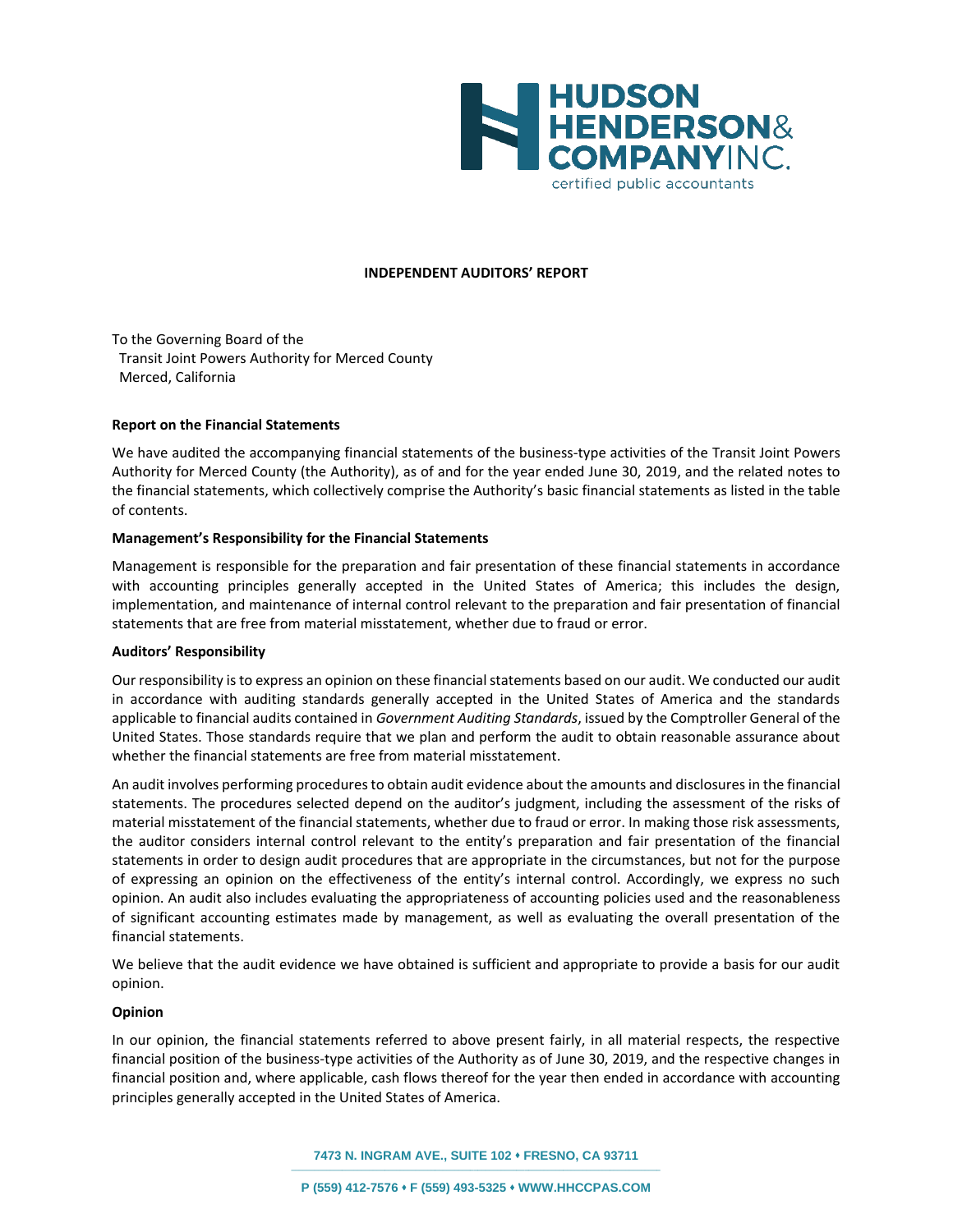#### **Other Matters**

#### *Required Supplementary Information*

Accounting principles generally accepted in the United States of America require that the management's discussion and analysis on pages 3-6 be presented to supplement the basic financial statements. Such information, although not a part of the basic financial statements, is required by the Governmental Accounting Standards Board, who considers it to be an essential part of financial reporting for placing the basic financial statements in an appropriate operational, economic, or historical context. We have applied certain limited procedures to the required supplementary information in accordance with auditing standards generally accepted in the United States of America, which consisted of inquiries of management about the methods of preparing the information and comparing the information for consistency with management's responses to our inquiries, the basic financial statements, and other knowledge we obtained during our audit of the basic financial statements. We do not express an opinion or provide any assurance on the information because the limited procedures do not provide us with sufficient evidence to express an opinion or provide any assurance.

#### *Other Supplementary Information*

Our audit was conducted for the purpose of forming an opinion on the financial statements that collectively comprise the Authority's basic financial statements. The schedule of insurance coverages is presented for purposes of additional analysis and is not a required part of the basic financial statements.

The schedule of expenditures of federal awards and the schedule of insurance coverages were the responsibility of management and were derived from and relate directly to the underlying accounting and other records used to prepare the basic financial statements. The schedule of expenditures of federal awards has been subjected to the auditing procedures applied in the audit of the basic financial statements and certain additional procedures, including comparing and reconciling such information directly to the underlying accounting and other records used to prepare the basic financial statements or to the basic financial statements themselves, and other additional procedures in accordance with auditing standards generally accepted in the United States of America. In our opinion, the schedule of expenditures of federal awards is fairly stated, in all material respects, in relation to the basic financial statements as a whole.

The schedule of insurance coverages has not been subjected to the auditing procedures applied in the audit of the basic financial statements and, accordingly, we do not express an opinion or provide any assurance on it.

#### **Other Reporting Required by** *Government Auditing Standards* **and the Transportation Development Act**

In accordance with *Government Auditing Standards*, we have also issued our report dated February 14, 2020, on our consideration of the Authority's internal control over financial reporting and on our tests of its compliance with certain provisions of laws, regulations, contracts, and grant agreements and other matters as it relates to the Transportation Development Act Funds. The purpose of that report is solely to describe the scope of our testing of internal control over financial reporting and compliance and the results of that testing, and not to provide an opinion on the effectiveness of the Authority's internal control over financial reporting or on compliance as it relates to the Transportation Development Act Funds. That report is an integral part of an audit performed in accordance with *Government Auditing Standards* in considering the Authority's internal control over financial reporting and compliance as it relates to the Transportation Development Act Funds.

HUDSON HENDERSON & COMPANY, INC.

Hudson Handerson 6 Company, Inc.

Fresno, California February 14, 2020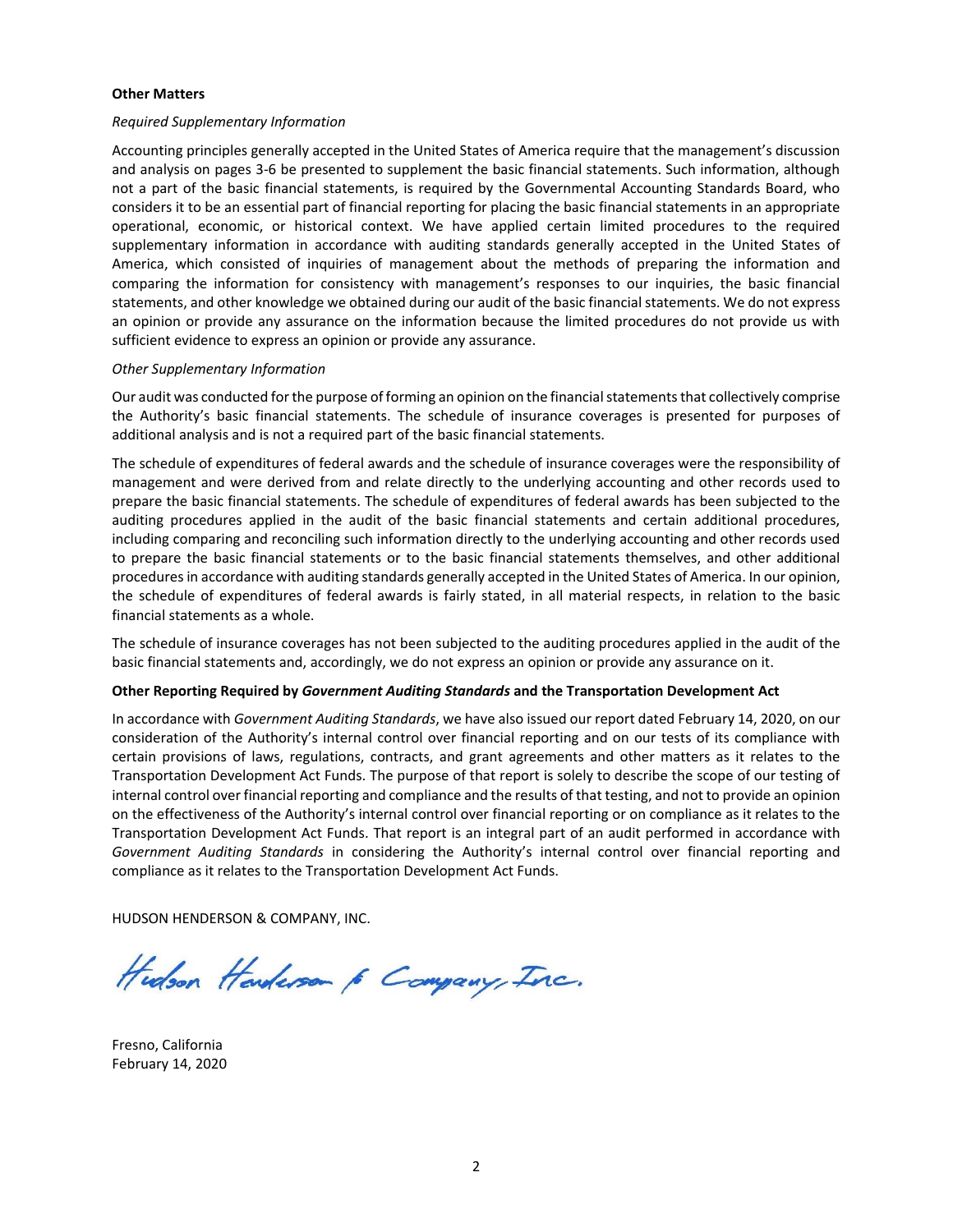# **TRANSIT JOINT POWERS AUTHORITY FOR MERCED COUNTY MANAGEMENT'S DISCUSSION AND ANALYSIS FOR THE YEAR ENDED JUNE 30, 2019**

Merced County Association of Governments (MCAG) is the administrative management of the Transit Joint Powers Authority for Merced County (TJPA), which is responsible for the county-wide transportation system known as The Bus. Management presents the following narrative overview and analysis of the financial activities of the TJPA for the year ended June 30, 2019. The financial information presented here should be considered in conjunction with the financial statements presented in the following pages.

### **FINANCIAL HIGHLIGHTS**

- The TJPA's total assets for the fiscal year ended June 30, 2019 are \$51,458,735. This is an increase of \$2,731,699 from the ending balance of the prior fiscal year. The significant changes were due to increases in construction in progress and depreciable assets and in due from other governments and agencies.
- Capital assets, net of accumulated depreciation, included in total assets, are \$19,605,994, which is an increase of \$2,206,313 from the prior year. The increase is due to acquisition of capital assets and construction in progress.
- Total liabilities as shown on the Statement of Net Position for the fiscal year ended June 30, 2019 are \$5,027,177, which is an increase from the prior year of \$394,643. The increase is due to an increase in due to other agencies.

## **OVERVIEW OF FINANCIAL STATEMENTS**

The Management's Discussion and Analysis is intended to serve as an introduction to TJPA's basic financial statements. Since TJPA's primary function is to provide transportation services to the region's citizens and recover costs through user fees and charges, the financial statements include business-type activities.

#### **Basic Financial Statements**

The financial statements are designed to provide readers with a broad overview of TJPA's finances in a manner similar to a private-sector business. The basic financial statements include the following:

The *Statement of Net Position* presents information on all TJPA's assets and liabilities, with the difference between the two being reported as net position. Over time, increases or decreases in net position may serve as a useful indicator of whether TJPA's financial position is improving or deteriorating.

The *Statement of Revenues, Expenses, and Changes in Net Position* presents information showing how TJPA's net position changed during the fiscal year ended June 30, 2019. All changes in net position are reported as soon as the underlying event giving rise to the change occurs (such as the receipt of goods and services or submittal of claims for capital and operating revenue) regardless of the timing of related cash flows. Thus, the revenues and expenses are reported in these statements using the accrual basis of accounting, which is more fully described in the accompany Notes to the Basic Financial Statements.

The *Statement of Cash Flows* presents the cash flow of events that occurred during the fiscal year in cash and cash equivalents.

The *Notes to the Basic Financial Statements* provide additional information that is essential to a full understanding of the financial data provided in the basic financial statements.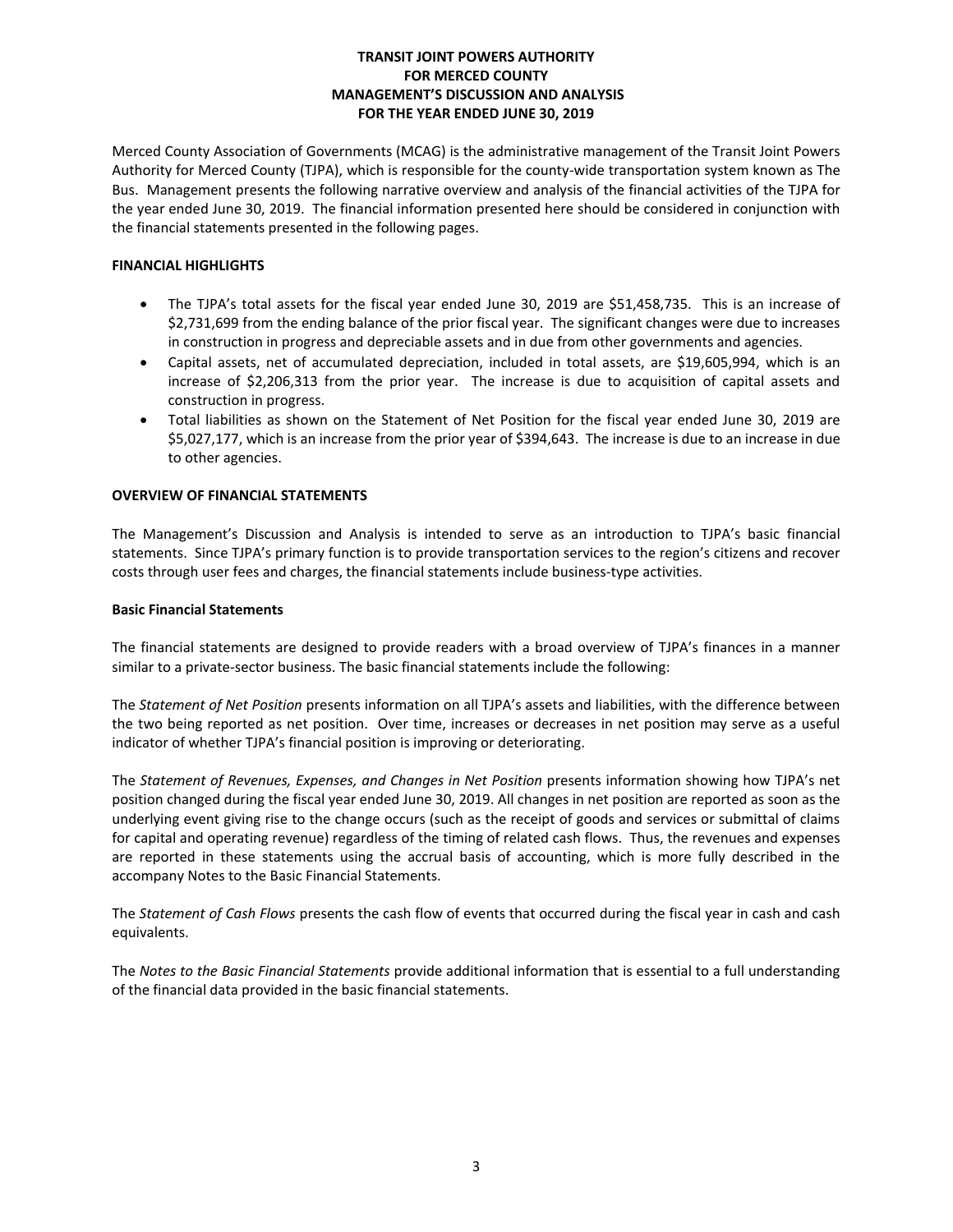## **TRANSIT JOINT POWERS AUTHORITY FOR MERCED COUNTY MANAGEMENT'S DISCUSSION AND ANALYSIS (continued) FOR THE YEAR ENDED JUNE 30, 2019**

#### **FINANCIAL ANALYSIS**

As noted earlier, net position may serve as a useful indicator of a government's financial position over time. In the case of TJPA, assets exceeded liabilities by \$46,431,558 and \$44,094,502 at June 30, 2019 and 2018, respectively.

The financial statements provide both short-term and long-term information about TJPA's overall financial condition. This analysis addresses the financial statements of TJPA as a whole.

The financial statements include activity for all transit-related funds, including the general or operating Fund, the Public Transportation Modernization Improvement and Service Enhancement Act (PTMISEA) Fund, the Local Transportation Fund or Transportation Development Act programs, the Cal-OES Fund, and the Measure V Fund.

### Statement of Net Position - Two Year Comparison

|                                  | Statement of Net Position - Two Year Comparison |                             |               |           |
|----------------------------------|-------------------------------------------------|-----------------------------|---------------|-----------|
|                                  | June 30, 2019                                   | (Restated)<br>June 30, 2018 | \$ Changes    | % Changes |
| Assets                           |                                                 |                             |               |           |
| <b>Current Assests</b>           | Ś.<br>31,852,741                                | Ś.<br>31,327,355            | Ś.<br>525,386 | 1.7%      |
| Capital Assets (net)             | 19,605,994                                      | 17,399,681                  | 2,206,313     | 12.7%     |
| <b>Total Assests</b>             | 51,458,735                                      | 48,727,036                  | 2,731,699     | 5.6%      |
| Liabilities                      |                                                 |                             |               |           |
| Current Liabilities              | 5,027,177                                       | 4,632,534                   | 394,643       | 8.5%      |
| <b>Total Liabilities</b>         | 5,027,177                                       | 4,632,534                   | 394,643       | 8.5%      |
| Net Position                     |                                                 |                             |               |           |
| Net Investment in Capital Assets | 19,605,994                                      | 17,399,681                  | 2,206,313     | 12.7%     |
| Unrestricted                     | 26,825,564                                      | 26,694,821                  | 130,743       | 0.5%      |
| <b>Total Net Position</b>        | 46,431,558                                      | 44,094,502<br>Š.            | \$2,337,056   | 5.3%      |
|                                  |                                                 |                             |               |           |

TJPA's Changes in net position for the years ended June 30, 2019 and 2018 are as follows:

#### Changes in Net Position

|                                          | Changes in Net Position       |    |                             |    |                       |                  |
|------------------------------------------|-------------------------------|----|-----------------------------|----|-----------------------|------------------|
|                                          | June 30, 2019                 |    | (Restated)<br>June 30, 2018 |    | \$ Changes            | % Change         |
| Operating Revenues<br>Operating Expenses | \$<br>1,315,746<br>13,384,324 | \$ | 1,359,145<br>12,150,660     | \$ | (43,399)<br>1,233,664 | (3.2)%<br>10.2 % |
| Operating Income (Loss)                  | (12,068,578)                  |    | (10,791,515)                |    | (1,277,063)           | 11.8 %           |
| Nonoperating Revenues                    | 14,405,634                    |    | 17,995,314                  |    | (3,589,680)           | (19.9)%          |
| Changes in Net Position                  | 2,337,056                     |    | 7,203,799                   |    | (4,866,743)           | $(67.6)$ %       |
| Net Position-Beginning                   | 44,094,502                    |    | 36,890,703                  |    | 7,203,799             | 19.5 %           |
| Net Position-Ending                      | 46,431,558                    | Ş  | 44,094,502                  | S  | 2,337,056             | 5.3 %            |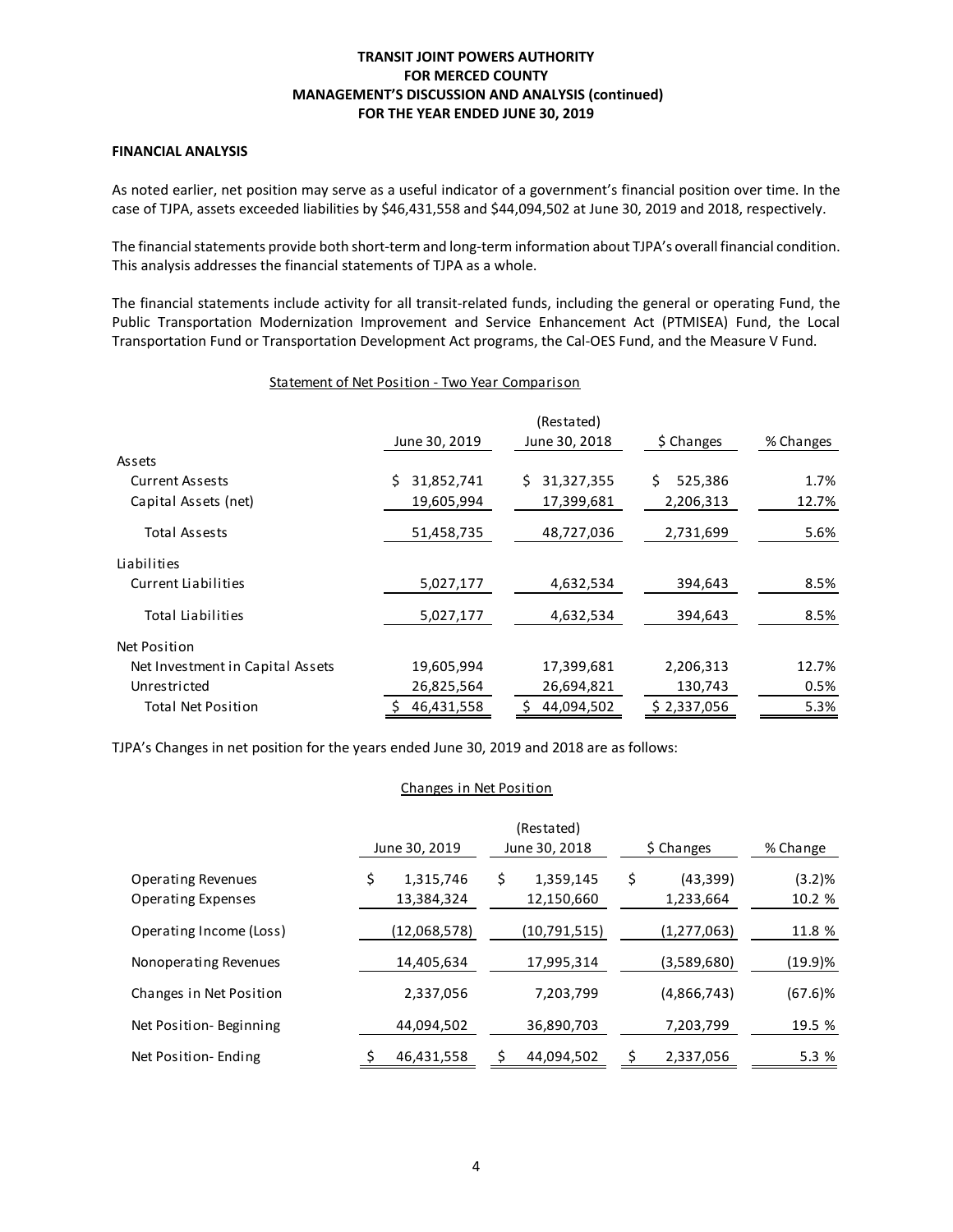# **TRANSIT JOINT POWERS AUTHORITY FOR MERCED COUNTY MANAGEMENT'S DISCUSSION AND ANALYSIS (continued) FOR THE YEAR ENDED JUNE 30, 2019**

### Transit Activities

• As shown on the Statement of Revenues, Expenses, and Changes in Net Position for the fiscal year ending June 30, 2019, total operating expenses increased by \$1,233,664 over the prior year. Nonoperating revenues decreased by \$3,589,680 from the prior year. The decrease is due to reduced funding from Sales Tax LTF Revenue (\$845,862), FTA (\$213,147), and PTMISEA Prob 1B Bond (\$4,136,495).

### **Capital Assets and Debt Administration**

### Capital Assets

The capital assets of the TJPA are those assets with a cost of at least \$5,000 and have more than one year of life that are used in the performance of transit operations and any related functions. At June 30, 2019, the TJPA had \$19,605,994 invested in capital assets including land, construction in progress, land improvements, buildings and improvements, and equipment, reduced by accumulated depreciation (see table below). This amount represents a

| net increase (including additions and dispositions) of \$2,206,313 or 12.7 percent from the prior year. |                |              |                 |                |
|---------------------------------------------------------------------------------------------------------|----------------|--------------|-----------------|----------------|
|                                                                                                         | June 30, 2018  | Additions    | Dispositions    | June 30, 2019  |
| Nondepreciable                                                                                          |                |              |                 |                |
| Land                                                                                                    | \$<br>633,666  | \$           | \$              | \$<br>633,666  |
| Constructions in Progress                                                                               | 5,005,369      | 3,739,388    | 8,687,681       | 57,076         |
| Total Nondepreciable Assets                                                                             | 5,639,035      | 3,739,388    | 8,687,681       | 690,742        |
| Depreciable                                                                                             |                |              |                 |                |
| Land Improvements                                                                                       | 108,445        |              |                 | 108,445        |
| Buildings and Imrpovements                                                                              | 2,834,493      | 8,730,694    |                 | 11,565,187     |
| Equipment                                                                                               | 22,609,504     | 368,140      | 293,805         | 22,683,839     |
| Total Depreciable Assets                                                                                | 25,552,442     | 9,098,834    | 293,805         | 34,357,471     |
| Accumulated Depreciation                                                                                |                |              |                 |                |
| Land Improvements                                                                                       | (94, 341)      | (10, 815)    |                 | (105, 156)     |
| Buildings and Improvements                                                                              | (902, 528)     | (92, 227)    |                 | (994, 755)     |
| Equipment                                                                                               | (12,794,927)   | (1,811,806)  | 264,425         | (14, 342, 308) |
| <b>Total Accumulated Depreciation</b>                                                                   | (13, 791, 796) | (1,914,848)  | 264,425         | (15, 442, 219) |
| Total Depreciable Assets, Net                                                                           | 11,760,646     | 7,183,986    | 558,230         | 18,915,252     |
|                                                                                                         |                |              |                 |                |
| Net Capital Assets                                                                                      | \$17,399,681   | \$10,923,374 | 9,245,911<br>\$ | \$19,605,994   |
|                                                                                                         |                |              |                 |                |

This year's major acquisitions included:

- Construction in progress, \$3,739,388
- New transit facility, \$8,730,694
- 4 lifts, Chevrolet Traverse, video surveillance system, and miscellaneous equipment, \$368,140

#### **Debt**

The Transit Joint Powers Authority for Merced County does not hold any debt.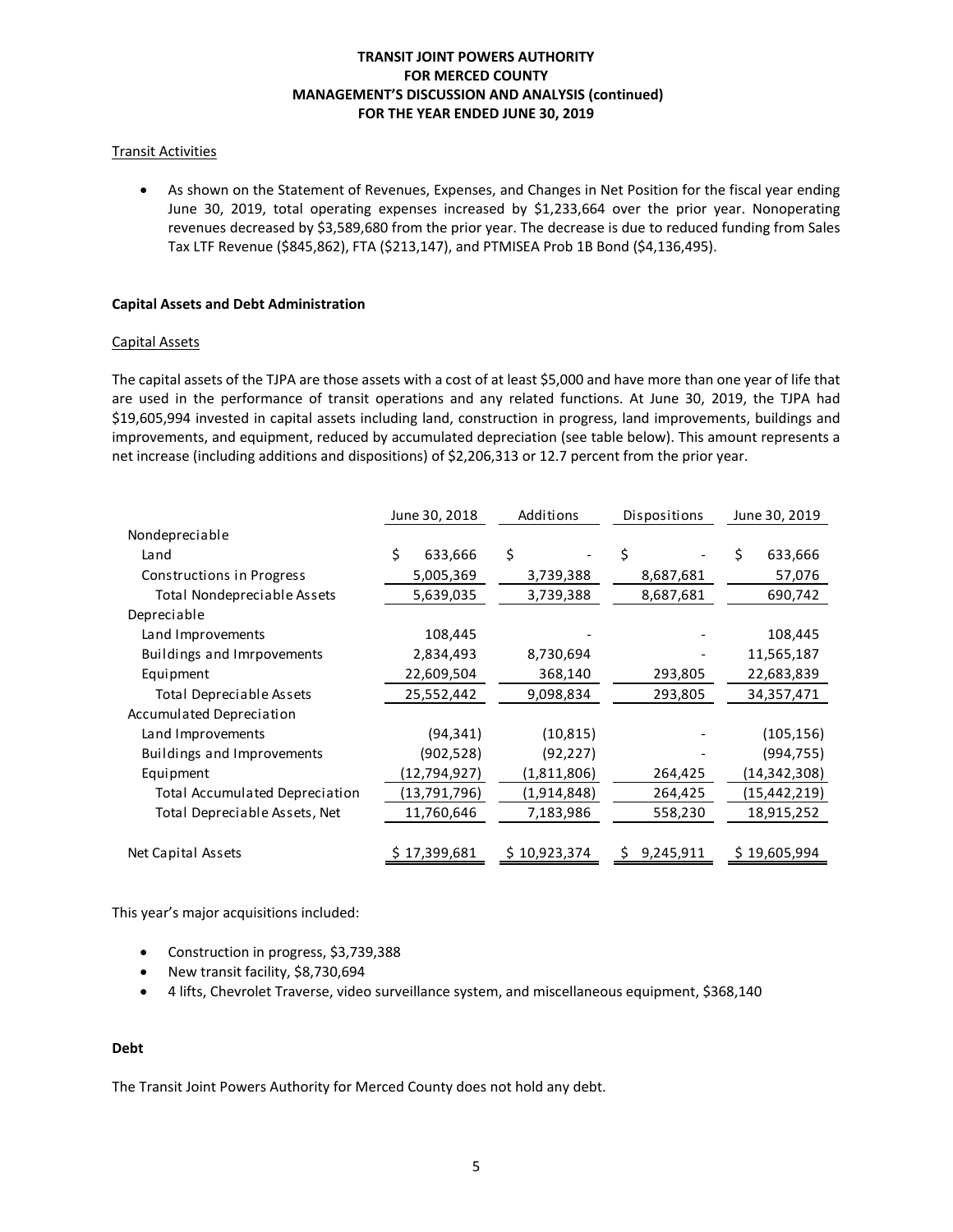## **TRANSIT JOINT POWERS AUTHORITY FOR MERCED COUNTY MANAGEMENT'S DISCUSSION AND ANALYSIS (continued) FOR THE YEAR ENDED JUNE 30, 2019**

### **ECONOMIC FACTORS AND NEXT YEAR'S BUDGET**

- ❖ Merced County's unemployment rate increased slightly from the prior year. As of June 2019, the Bureau of Labor Statistics reports the unemployment rates were 8.10% for Merced, 4.2% for California and 3.7% for the Nation. Most of the jurisdictions in Merced County have indicated that they have some increase in building permits issued. The State-mandated increases in minimum wage will have impacts on the operations costs for the 2019-20 fiscal years.
- ❖ Staff is working with local jurisdiction for authorization to install bus stops along the new routes as well as bus turn-outs along major roadways. The table below shows the budgeted capital projects for the 2019-20 fiscal year.
- ❖ In fiscal year 2019-20 TJPA will be entering into a Memorandum of Understanding with Merced College to subsidize fare for unlimited fixed route services for Merced College students who are currently enrolled.

Major purchases budgeted for the 2019-20 fiscal years include the following:

| dictiones budgeted for the 2019-20 fiscal years include the following. |                       |                            |
|------------------------------------------------------------------------|-----------------------|----------------------------|
| Description                                                            | <b>Estimated Cost</b> | <b>Funding Source</b>      |
| Bus Shelter/Pullout Installation                                       | \$<br>645,000         | LTF                        |
| 357 W. 18th St. Building Renovation                                    | 947,330               | 5339, SGR (as Local Match) |
| Farebox Collection System                                              | 374,026               | <b>LCTOP</b>               |
| <b>Bus Purchase</b>                                                    | 500,000               | Measure V                  |
| <b>Bus Purchase</b>                                                    | 875,648               | LTF Capital Carryover      |
| <b>Bus Purchase</b>                                                    | 566,396               | STA SB-1                   |
| <b>Bus Purchase</b>                                                    | 618,512               | <b>SGR</b>                 |
| <b>Bus Purchase</b>                                                    | 2,000,000             | Low or No Emission Grant   |
| Total                                                                  | 6,526,912             |                            |

#### **Requests for information**

The basic financial statements are designed to provide a general overview of the TJPA's finances. Questions concerning any information provided in the report or requests for additional financial information should be addressed to Nav Bagri, Finance Director, Merced County Association of Governments, 369 W. 18th Street, Merced, CA 95340, or at nav.bagri@mcagov.org.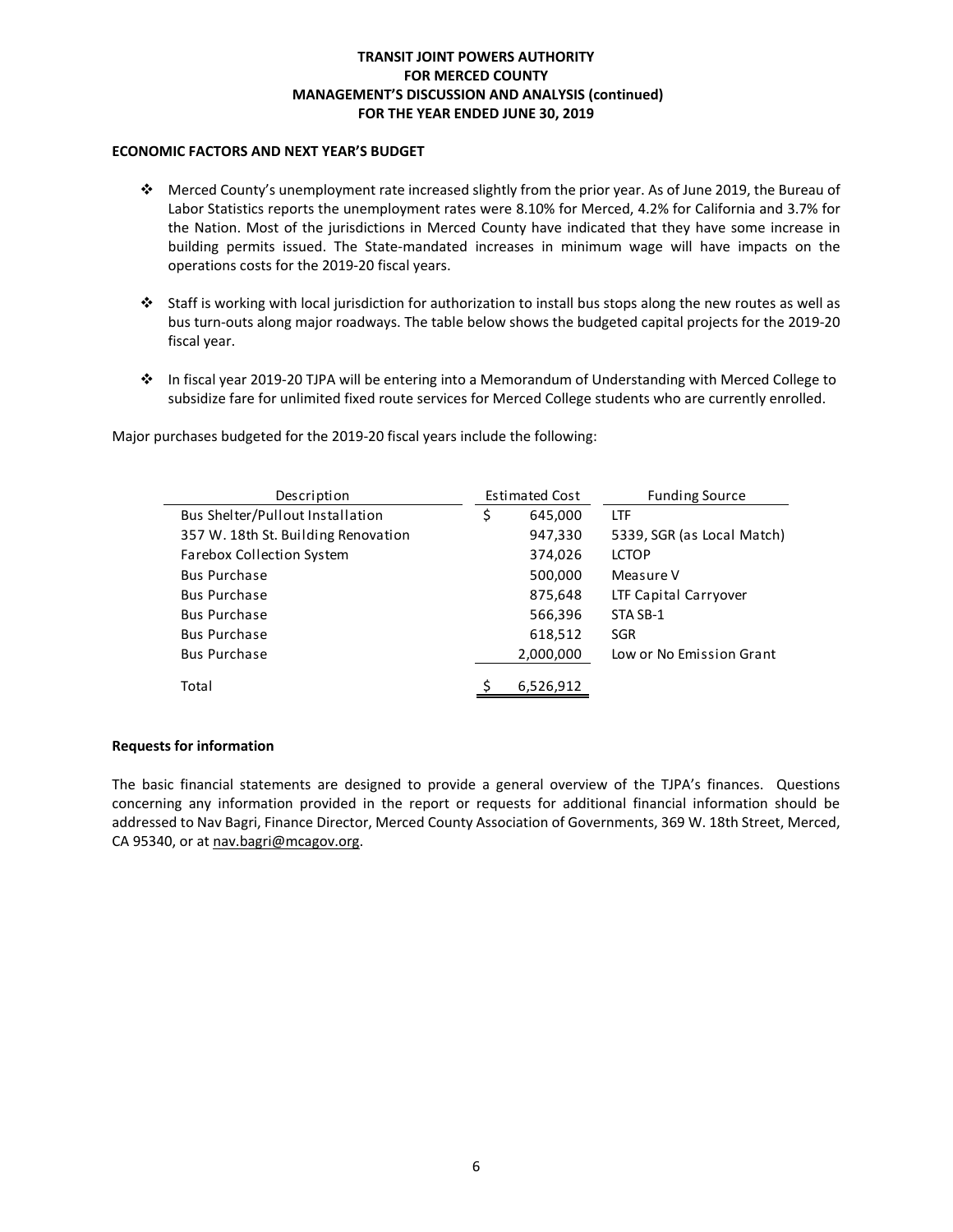# **TRANSIT JOINT POWERS AUTHORITY FOR MERCED COUNTY STATEMENT OF NET POSITION JUNE 30, 2019**

| Current assets:<br>Cash and cash equivalents<br>Accounts reveivable<br>Due from other governments<br>Due from other agencies<br>Prepaid expenses<br>Bus pass inventory<br>Total current assets | \$<br>22,016,141<br>9,302<br>7,704,013<br>2,013,805<br>69,729<br>39,751 |
|------------------------------------------------------------------------------------------------------------------------------------------------------------------------------------------------|-------------------------------------------------------------------------|
|                                                                                                                                                                                                |                                                                         |
|                                                                                                                                                                                                |                                                                         |
|                                                                                                                                                                                                |                                                                         |
|                                                                                                                                                                                                |                                                                         |
|                                                                                                                                                                                                |                                                                         |
|                                                                                                                                                                                                |                                                                         |
|                                                                                                                                                                                                |                                                                         |
|                                                                                                                                                                                                | 31,852,741                                                              |
| Noncurrents assets:                                                                                                                                                                            |                                                                         |
| Capital assets:                                                                                                                                                                                |                                                                         |
| Nondepreciable                                                                                                                                                                                 | 690,742                                                                 |
| Depreciable                                                                                                                                                                                    | 34, 357, 471                                                            |
| Accumulated depreciation                                                                                                                                                                       | (15, 442, 219)                                                          |
| Capital assets, net of accumulated depreciation                                                                                                                                                | 19,605,994                                                              |
| Total noncurrents assets                                                                                                                                                                       | 19,605,994                                                              |
| Total assets                                                                                                                                                                                   | 51,458,735                                                              |
| <b>LIABILITIES</b>                                                                                                                                                                             |                                                                         |
| Currents liabilities:                                                                                                                                                                          |                                                                         |
| Accounts payable                                                                                                                                                                               | 1,076,423                                                               |
| Due to other governments                                                                                                                                                                       | 126,894                                                                 |
| Unearned revenues                                                                                                                                                                              | 1,810,056                                                               |
| Due to other agencies                                                                                                                                                                          | 2,013,804                                                               |
| <b>Total current liabilities</b>                                                                                                                                                               | 5,027,177                                                               |
| <b>Total liabilities</b>                                                                                                                                                                       | 5,027,177                                                               |
| <b>NET POSITION</b>                                                                                                                                                                            |                                                                         |
| Net investment in capital assets                                                                                                                                                               | 19,605,994                                                              |
| Unrestricted                                                                                                                                                                                   | 26,825,564                                                              |
| Total net position                                                                                                                                                                             | Ş<br>46,431,558                                                         |

The accompanying notes are an integral part of the financial statements.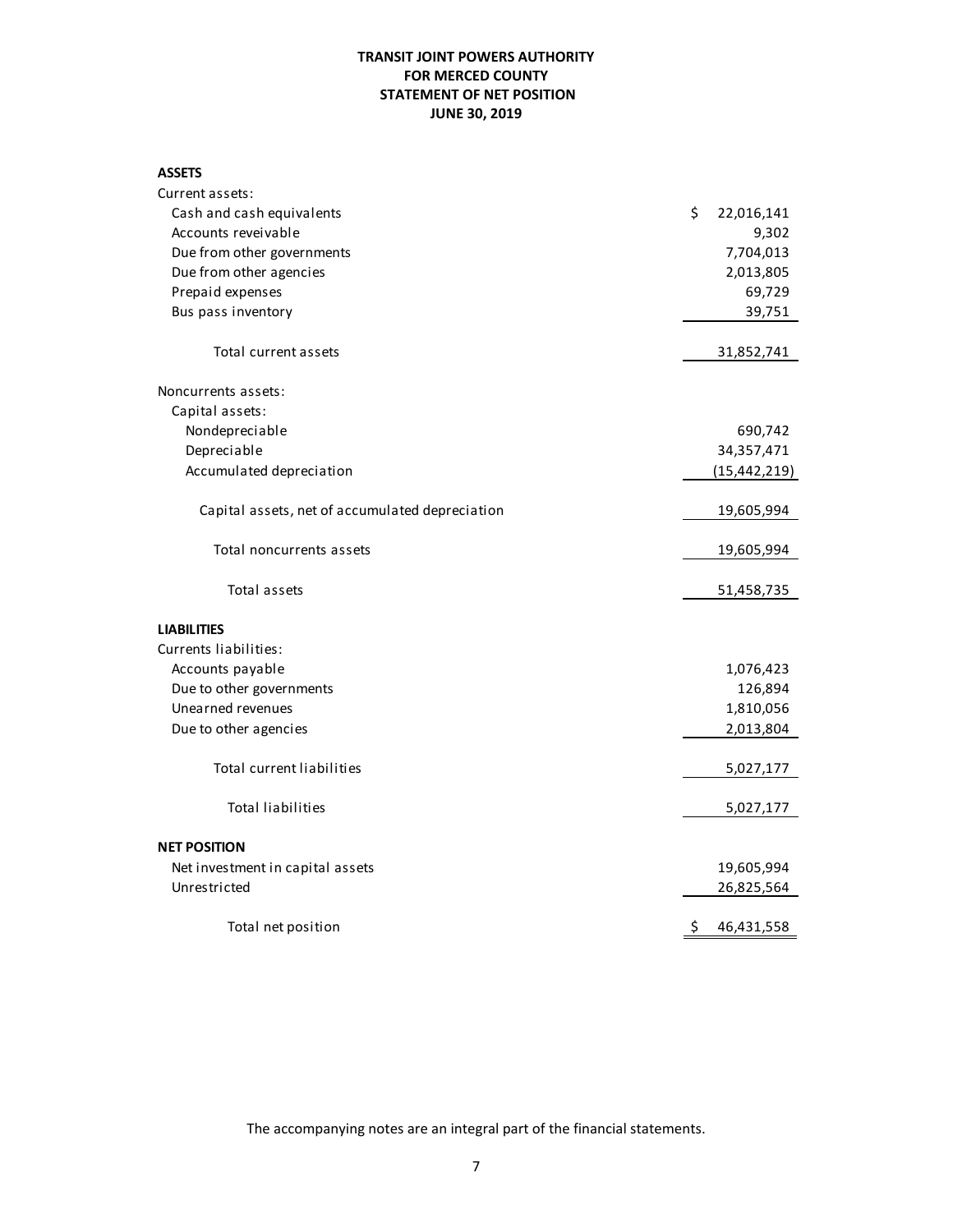# **TRANSIT JOINT POWERS AUTHORITY FOR MERCED COUNTY STATEMENT OF REVENUES, EXPENSES, AND CHANGES IN NET POSITION FOR THE YEAR ENDED JUNE 30, 2019**

| Operating renevues:               |                  |
|-----------------------------------|------------------|
| Passenger fares                   | \$<br>1,303,217  |
| Other operating revenue           | 12,529           |
|                                   |                  |
| Total operating revenues          | 1,315,746        |
|                                   |                  |
| Operating expenses:               |                  |
| Professional services             | 6,954,631        |
| Fuel, repairs and maintenance     | 3,533,809        |
| General and administrative        | 746,869          |
| Insurance                         | 98,955           |
| Special department expense        | 159              |
| Utilities                         | 37,685           |
| Rents and leases                  | 97,368           |
| Depreciation                      | 1,914,848        |
|                                   |                  |
| Total operating expenses          | 13,384,324       |
| Operating income (loss)           | (12,068,578)     |
| Nonoperating revenues (expenses): |                  |
| Federal and state grants          | 5,719,904        |
| Intergovernmental                 | 8,074,155        |
| Interest income                   | 640,956          |
| Loss on sale of assets            | (29, 381)        |
|                                   |                  |
| Total nonoperating revenues       | 14,405,634       |
| Change in net position            | 2,337,056        |
| Net position - beginning          | 43,622,590       |
| Prior period adjustment           | 471,912          |
| Net position - ending             | \$<br>46,431,558 |

The accompanying notes are an integral part of the financial statements.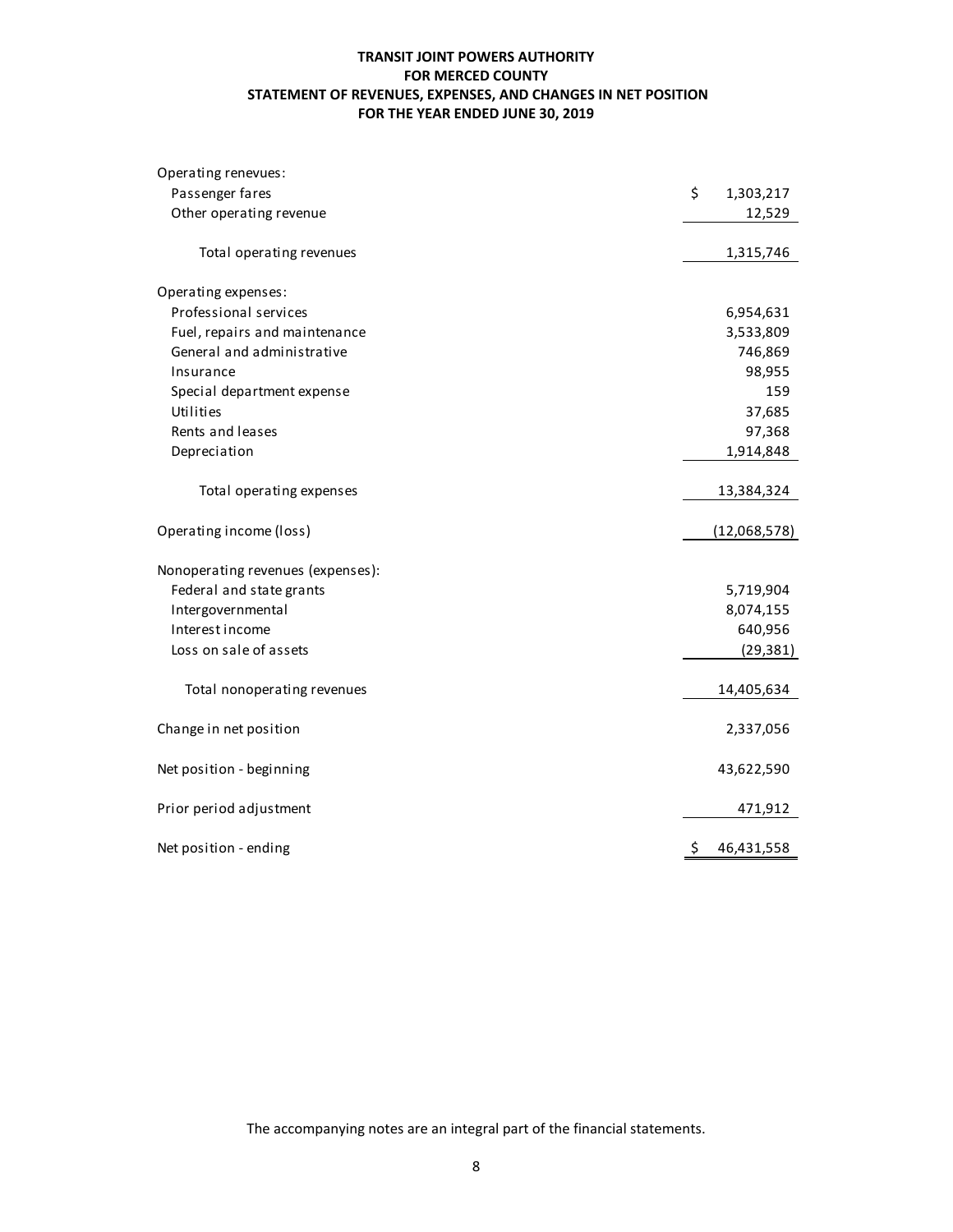# **TRANSIT JOINT POWERS AUTHORITY FOR MERCED COUNTY STATEMENT OF CASH FLOWS FOR THE YEAR ENDED JUNE 30, 2019**

| <b>Cash Flows from Operating Activities:</b>                            |                    |
|-------------------------------------------------------------------------|--------------------|
| Receipts from customers                                                 | \$<br>1,004,762    |
| Payments to supplies, contracted entities and others                    | (10,800,349)       |
| Net cash provided by (used in) operating activities                     | (9,795,587)        |
| <b>Cash Flows from Noncapital Financing Activities:</b>                 |                    |
| Federal, state and local operating assistance                           | 6,654,271          |
| Intergovernmental revenues                                              | 6,574,578          |
| Net cash provided by (used in) noncapital financing activities          | 13,228,849         |
| <b>Cash Flows from Capital and Related Financing Activities:</b>        |                    |
| Payments for capital assets                                             | (4, 150, 542)      |
| Net cash provided by (used in) capital and related financing activities | (4, 150, 542)      |
| <b>Cash Flows from Investing Activities:</b>                            |                    |
| Interest received                                                       | 640,956            |
| Net cash provided by (used in) investing activities                     | 640,956            |
| Net increase (decrease) in cash and cash equivalents                    | (76, 324)          |
| Cash and cash equivalents at beginning of year                          | 22,092,465         |
| Cash and cash equivalents at end of year                                | \$<br>22,016,141   |
| Reconciliation of Operating Income (Loss) to Net Cash                   |                    |
| Provided by (Used in) Operating Activities:                             |                    |
| Operating income (loss)                                                 | \$<br>(12,068,578) |
| Depreciation and amortization                                           | 1,914,848          |
| Increase (decrease) in:                                                 |                    |
| Accounts receivable                                                     | 19,451             |
| Prepaids                                                                | (55, 951)          |
| (Increase) decrese in:                                                  |                    |
| Accounts payable                                                        | (1,063,659)        |
| Due to other governments                                                | (225,067)          |
| Unearned revenue                                                        | (330, 435)         |
| Due to other agencies                                                   | 2,013,804          |
| Net cash provided by (used in) operating activities                     | \$<br>(9,795,587)  |

The accompanying notes are an integral part of the financial statements.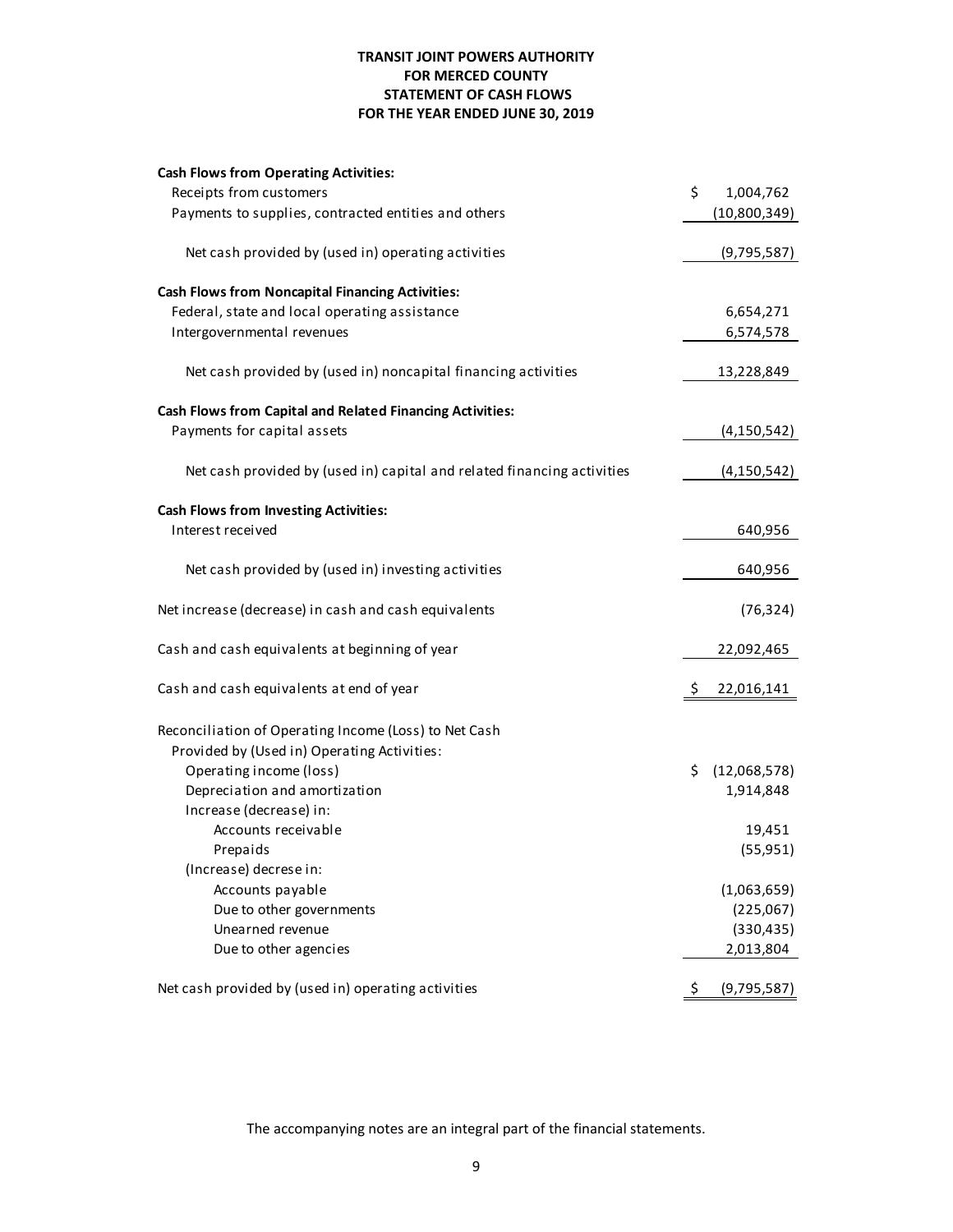## **NOTE 1 – GENERAL STATEMENT AND SUMMARY OF SIGNIFICANT ACCOUNTING POLICIES**

General Statement: The cities of Atwater, Dos Palos, Gustine, Livingston, Los Banos, Merced, and the County of Merced, have entered into a joint powers agreement in 1995 to acquire, develop, maintain, an operate transportation services and related transit facilities. The Transit Joint Powers Authority of Merced County (the Authority) administers the operations subject to the terms and conditions provided in accordance with such agreements and the authority set forth in California Government Code Section 6508.

The Governing Board for the Authority is composed of the same members as the Governing Board of the Merced County Association of Governments, which consist of the five Supervisors of the County of Merced and one representative from the cities of Merced, Atwater, Livingston, Dos Palos, Gustine, and Los Banos.

The Authority contracts with Merced County Association of Governments for administrative and accounting support.

Basis of Accounting: The Authority uses an enterprise fund format to report its activities for financial statement purposes. Proprietary fund financial statements include a Statement of Net Position; Statement of Revenues, Expenses, and Changes in Net Position; and a Statement of Cash Flows.

Enterprise funds are used to account for operations that are financed and operated in a manner similar to a private business enterprise, where the intent of the governing body is that the costs and expenses of providing goods or services to its consumer be financed or recovered primarily through users charges; or where the governing body has decided that periodic determination of revenue earned, expenses incurred, and net income is appropriated for capital maintenances, public policy, management control, accountability, or other purposes.

Enterprise funds are accounted for using the economic resources measurement focus and the accrual basis of accounting. Accordingly, all assets and liabilities (whether current or noncurrent) are included in the Statement of Net Position. The Statement of Revenues, Expenses, and Changes in Net Position present increases (revenues) and decreases (expenses) in total net position. Under the accrual basis of accounting, revenues are recognized in the period in which they are earned while expenses are recognized in the period in which the liability is incurred. Grants and similar items are recognized as revenue as soon as all eligibility requirements imposed by the provider have been met.

Operating revenues in the proprietary funds are those revenues that are generated from primary operations of the funds. All other revenues are reported as nonoperating revenues. Operating expenses are those expenses that are essential to the primary operations of the fund. All other expenses are reported as nonoperating expenses.

Cash and Cash Equivalents: The Authority's cash and cash equivalents are considered to be cash on hand and shortterm investments with original maturities of three months or less from the date of acquisition. The Authority maintains cash in a financial institution, the treasury of Merced County and the Local Agency Investment Fund (LAIF). The County pools funds with those of other entities of the County and invests the cash. These pooled funds are carried at cost, which approximates market value. Interest earned is deposited quarterly in the participating funds. Any investment gains or losses are proportionately shared by all funds in the pool. The County is authorized to deposit cash and invest excess funds by *California Government Code* sections 53601 et. Seq., 53635 et. Seq., and 53648 et. Seq.

Accounts Receivable: Accounts receivable results from charges from goods and services. The "direct write-off" method for accounts receivable was applied for accounts that have been established as uncollectible. The "direct write-off" method is not in compliance with generally accepted accounting principles, but the result is immaterial to the financial statements taken as a whole. The Authority did not write off any accounts receivable during the fiscal year ended June 30, 2019. There were no accounts deemed to be uncollectible at June 30, 2019.

Bus Pass Inventory: Inventory of bus passes on hand at year-end is valued at cost.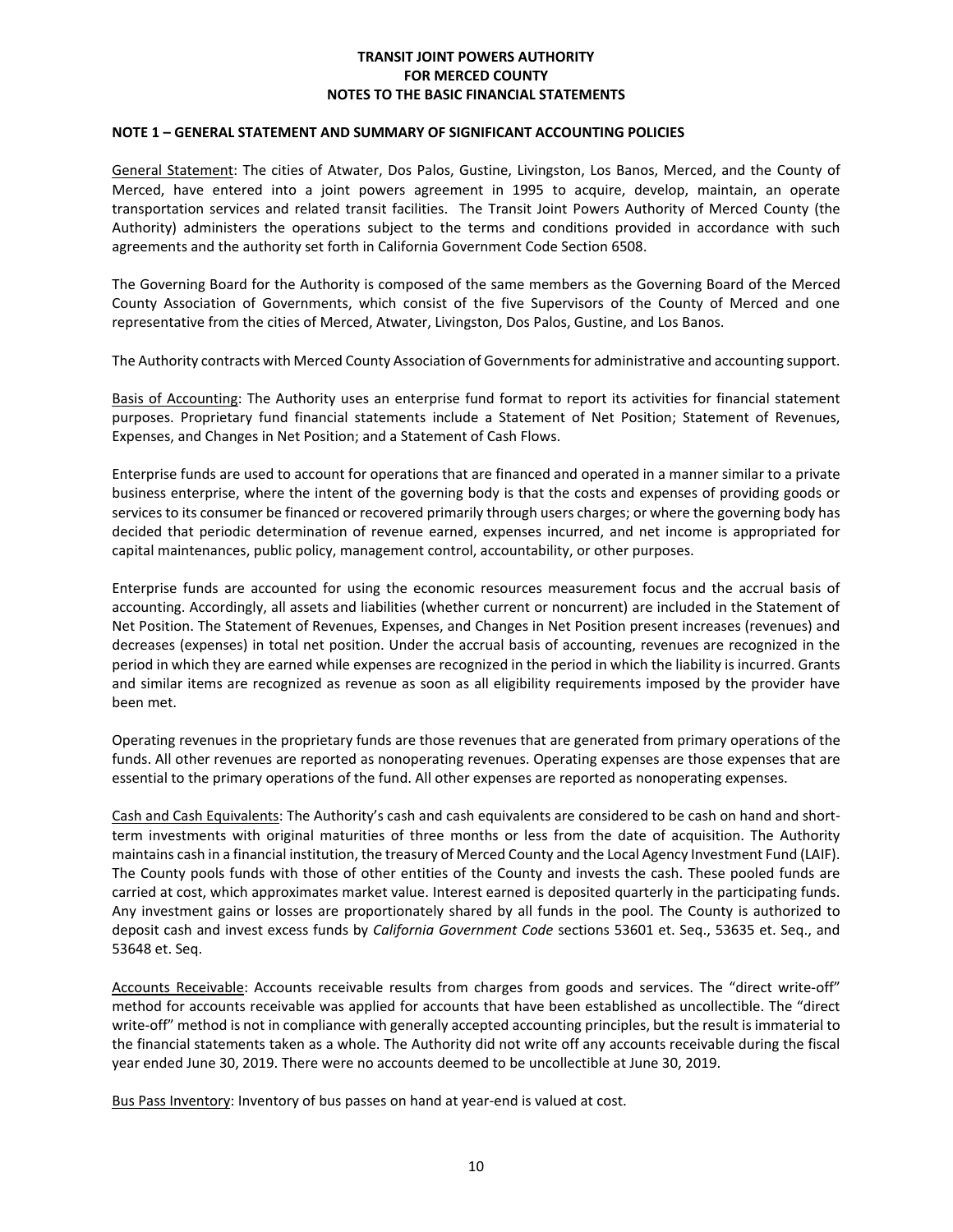## **NOTE 1 – GENERAL STATEMENT AND SUMMARY OF SIGNIFICANT ACCOUNTING POLICIES (continued)**

Capital Assets: Capital assets are recorded at cost or estimated cost where costs are not available. Assets acquired through gifts or contributions are recorded at fair value at the time received. Self-constructed assets are capitalized at cost plus ancillary charges, including interest. The costs of normal maintenance and repairs that do not add to the value of the asset or materially extend its useful life are not capitalized.

The Authority capitalizes equipment with a cost of at least \$5,000 and an estimated useful life in excess of one year; and land, buildings and improvements with a cost of at least \$10,000 and an estimated life in excess of one year. All capitalized assets are depreciated or amortized (assets under capital leases) using the straight-line method overtheir estimated useful lives. The estimated economic lives used to determine annual rates of depreciation or amortization are subject to periodic review and revision to assure that the costs of the respective assets will be written off over their economic lives.

The estimated useful lives for the various types of assets are as follows:

| Land improvements         | 15 years      |
|---------------------------|---------------|
| Building and improvements | 25 - 40 years |
| Equipment                 | 3 - 20 years  |

Accounts Payable/Due to Other Governments/Agencies: Certain costs are incurred by the Authority during the current period but are not paid until after the beginning of the next fiscal year. These costs are reported as payables in the financial statements. The Authority's current accounts payable, due to other governments, and due to other agencies balances of \$1,076,423, \$126,894, and \$2,013,804, respectively, as of June 30, 2019, are related to certain contract services and payments for utility fees.

Unearned Revenues: The Authority records unearned revenue for transactions for which revenues have not been earned and have not yet met the revenue recognition criteria based on the accrual basis of accounting.

Fair Value of Financial Instruments: Financial instruments include cash and cash equivalents, accounts receivable, due from other governments, due from other agencies, prepaid expenses, bus pass inventory, accounts payable, due to other governments, unearned revenue, and due to other agencies, none of which are held for trading purposes. The fair values of all financial instruments do not differ materially from the aggregate carrying values of the financial instruments recorded in the accompanying Statement of Net Position.

Net Position: Net position is reported in three categories as follows:

- *Net investment in capital assets –* This amount consists of capital assets net of accumulated depreciation and reduced by outstanding debt that is attributed to the acquisition of capital assets.
- *Restricted –* This amount is restricted by external creditors, grantors, contributors, or laws or regulations of other governments.
- *Unrestricted*  This amount is all resources that do not meet the definition of "net investment in capital assets" or "restricted net position."

When both restricted and unrestricted resources are available for use, it is the Authority's policy to use restricted resources first, then unrestricted resources as needed.

Use of Estimates: The preparation of financial statements in conformity with accounting principles generally accepted in the United States of America requires management to make estimates and assumptions that affect the reported amounts of certain assets and liabilities and disclosures at the date of the basic financial statements and the reported amounts of revenues and expenses during the reporting period. As such, actual results could differ from those estimates.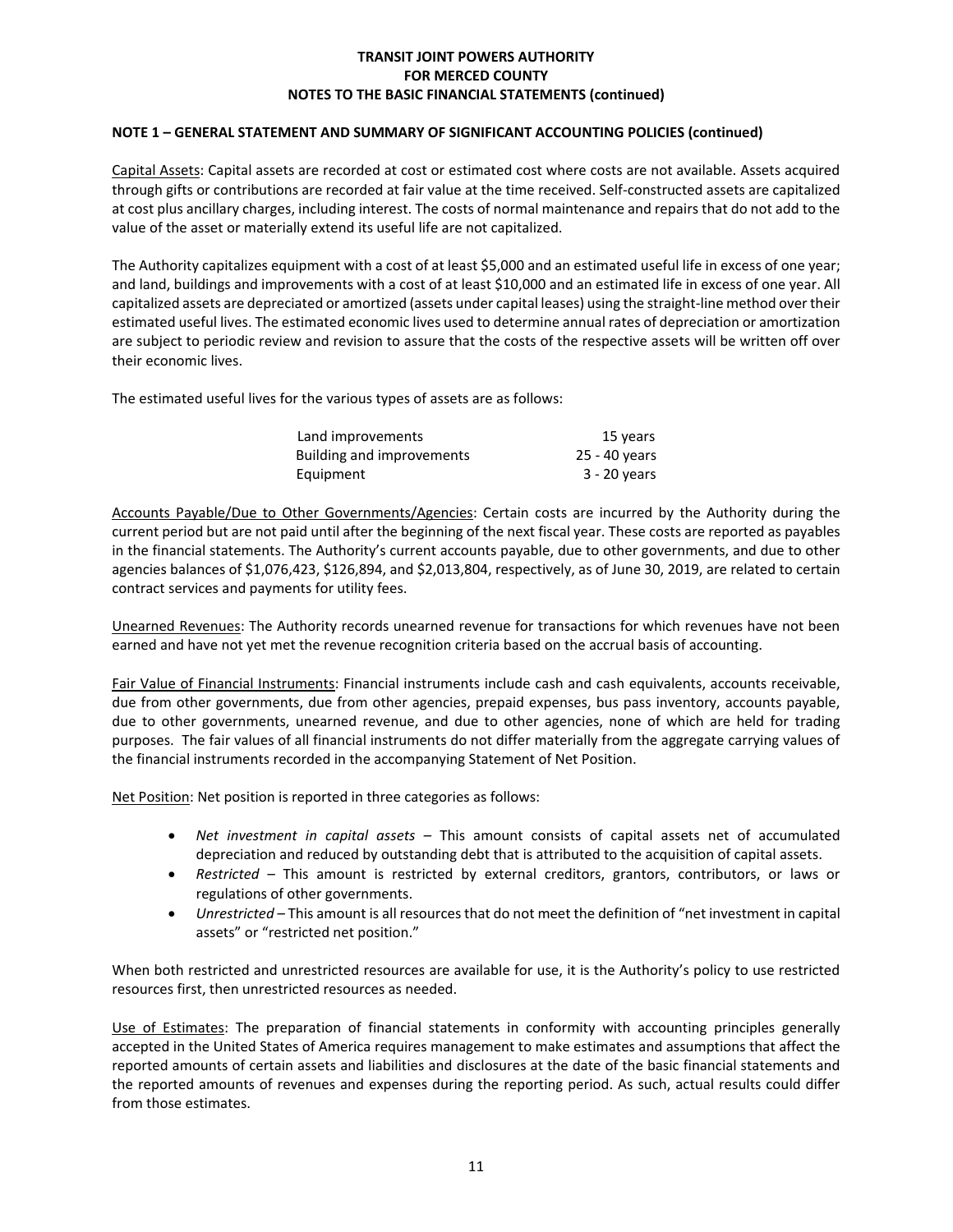### **NOTE 1 – GENERAL STATEMENT AND SUMMARY OF SIGNIFICANT ACCOUNTING POLICIES (continued)**

Governmental Accounting Standards Update: During the year ending June 30, 2019, the Authority implemented the following standards with no financial impact on the financial statements:

GASB Statement No. 83 – *Certain Asset Retirement Obligations.* The requirements of this statement are effective for reporting periods beginning after June 15, 2018.

GASB Statement No. 88 – *Certain Disclosures Related to Debt, including Direct Borrowings and Direct Placements.*  The requirements of this statement are effective for reporting periods beginning after June 15, 2018.

Released GASB Statements to be implemented in future financial statements are as follows:

GASB Statement No. 84 – *Fiduciary Activities.* The requirements of this statement are effective for reporting periods beginning after December 15, 2018.

GASB Statement No. 87 – *Leases.* The requirements of this statement are effective for reporting periods beginning after December 15, 2019.

GASB Statement No. 89 – *Accounting for Interest Cost Incurred before the End of a Construction Period.* The requirements of this statement are effective for reporting periods beginning after December 15, 2019.

GASB Statement No. 90 – *Majority Equity Interests- an amendment of GASB Statements No. 14 and No 61.* The requirements of this statement are effective for reporting periods beginning after December 15, 2018.

GASB Statement No. 91 – *Conduit Debt Obligations.* The requirements of this statement are effective for reporting periods beginning after December 15, 2020.

Subsequent Events: In compliance with accounting standards, management has evaluated events that have occurred after year-end to determine if these events are required to be disclosed in the financial statements. Management has determined that no events require disclosure in accordance with accounting standards. These subsequent events have been evaluated through February 14, 2020, which is the date the financial statements were available to be issued.

## **NOTE 2 – CASH AND INVESTMENTS**

# *Cash in Banks*

The Authority's cash is held in a financial banking institution. Cash balances in banks are insured up to \$250,000, per financial institution, by the Federal Depository Insurance Corporation (FDIC). Custodial credit risk is that in the event of a bank failure, the deposits will not be returned. The Authority has a collateralized agreement with Wells Fargo Bank that all government funds deposited are subject to Title 5, Division 2, Part 1, Chapter 4, Article 2 (commencing with Section 53630) of the Government Code of the State of California (the "Local Agency Deposit Security Law").

#### *Cash in Merced County Treasury and Local Agency Investment Fund*

The Authority's cash and cash equivalents consist of cash in the Merced County Treasury and the Local Agency Investment Fund as part of common investment pools. These pooled funds are carried at cost during the year and adjusted to fair value at year-end. Interest is paid quarterly into the participating funds. Any investment gains or losses are proportionately shared by all funds in the pool. The fair market value of this pool, as of June 30, 2019, was provided by the pool sponsor.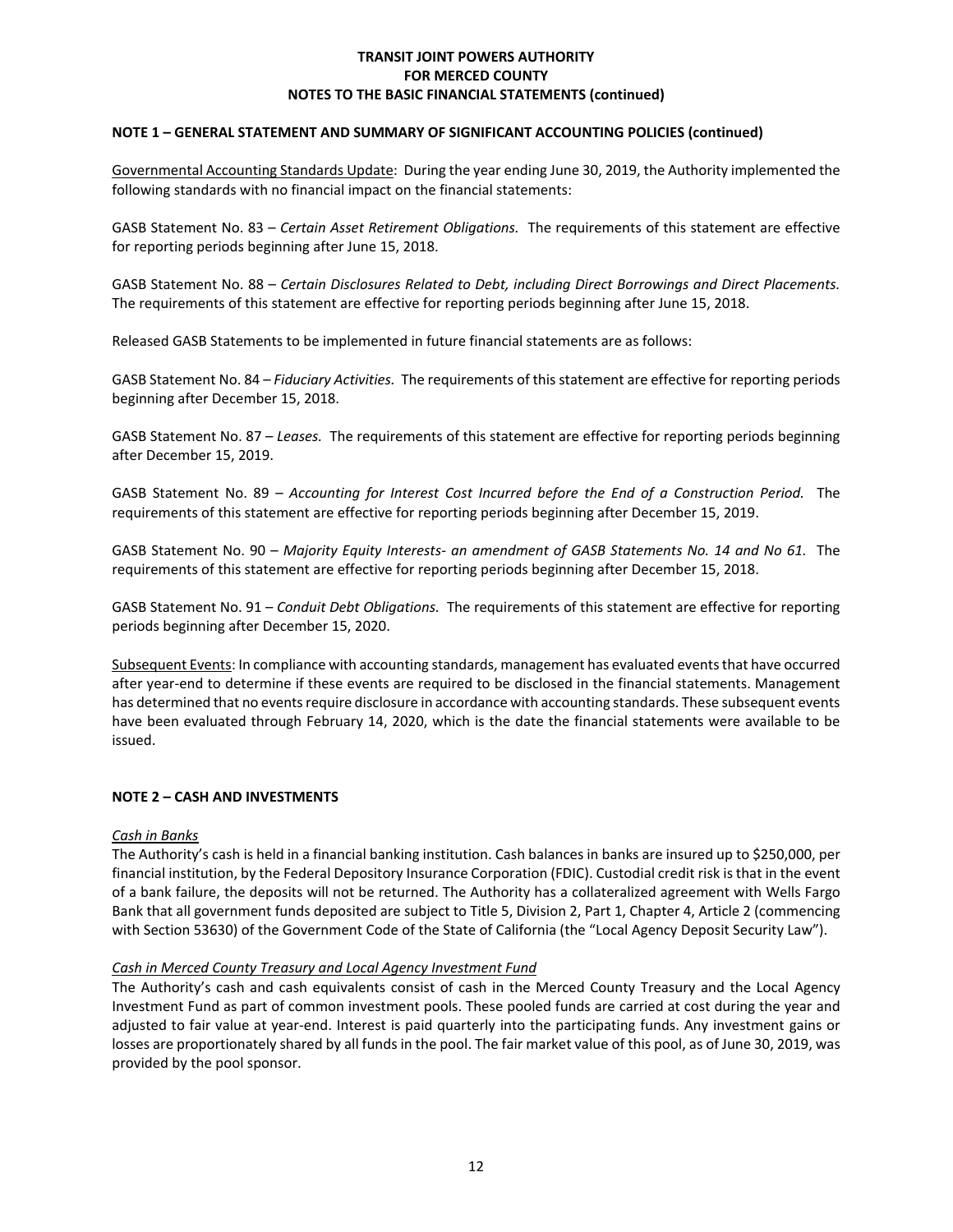## **NOTE 2 – CASH AND INVESTMENTS (continued)**

The Authority is authorized to deposit cash and invest excess funds by the California Government Code Sections 53601 et. Seq., 53635 et. Seq., and 53648 et. seq. The County is restricted by Government Code Section 53635, pursuant to Section 53601, to invest in time deposits, U.S. government securities, state registered warrants, notes or bonds, State Treasurer's investment pool, bankers acceptances, commercial paper, negotiable certificates of deposit, and repurchase or reverse repurchase agreements. The investment policy for the Merced County Treasury prohibits reverse repurchase securities and foreign investments.

Cash and cash equivalents as of June 30, 2019 consisted of the following:

|                                            | Cost       | <b>FMV</b> |
|--------------------------------------------|------------|------------|
| Investment in Merced County Treasury       | 14,688,171 | 14,814,705 |
| Investment in Local Agency Investment Fund | 1,578,518  | 1,588,605  |
| Cash in Wells Fargo checking account       | 5,612,681  | 5,612,681  |
| Petty cash                                 | 150        | 150        |
| Total cash and cash equivalents            | 21,879,520 | 22,016,141 |

Investments in investment pools are considered unclassified as to credit risk because they are not evidenced by securities that exist in physical or book entry form. Investments in investment pools and other pooled investments are excluded from the concentration of credit risk disclosure under GASB Statement No. 40.

Interest rate risk is the risk that changes in market interest rates will adversely affect the fair value of an investment. Generally, the longer the maturity of an investment, the greater the sensitivity of its fair value to changes in market interest rate. As of June 30, 2019, the weighted average maturity of investments contained in the Merced County Treasury investment pool was approximately 438 days.

Custodial credit risk does not apply to a local government's indirect investments in securities through the use of mutual funds or government investment pool. The County of Merced issues a financial report that includes custodial risk disclosures for the Cash in County Treasury. The report may be obtained by writing the Merced County Treasurer, 2222 M Street, Merced, California 95340.

## Cash in Treasury and Local Agency Investment Fund Valuation

The Authority categorizes the fair value measurements of its investments based on the hierarchy established by generally accepted accounting principles. The fair value hierarchy, which has three levels, is based on the valuation inputs used to measure an asset's fair value: Level 1 inputs are quoted prices in active markets for identical assets; Level 2 inputs are significant other observable inputs; and Level 3 inputs are significant unobservable inputs. Fair value measurements of the Authority's investments are as follows at June 30, 2019:

- Cash in County of Merced Treasurer's Investment Pool: valued at \$14,814,705, the County of Merced Treasurer's investment Pool is accounted for on a cost basis during the year and adjusted to fair value at year-end. The fair market value of this pool as of June 30, 2019 was provided by the Merced County Treasury. The County of Merced Treasurer invests in numerous types of investments ranging all levels in the fair value hierarchy. Accordingly, it is not an investment type that can be categorized in any particular level in the fair value hierarchy.
- Cash in Local Agency Investment Fund: valued at \$1,588,605, the Local Agency Investment Fund is accounted for on a cost basis during the year and adjusted to fair value at year-end. The fair market value of this pool as of June 30, 2019 was provided by the Local Agency Investment Fund. The Local Agency Investment Fund invests in numerous types of investments ranging all levels in the fair value hierarchy. Accordingly, it is not an investment type that can be categorized in any particular level in the fair value hierarchy.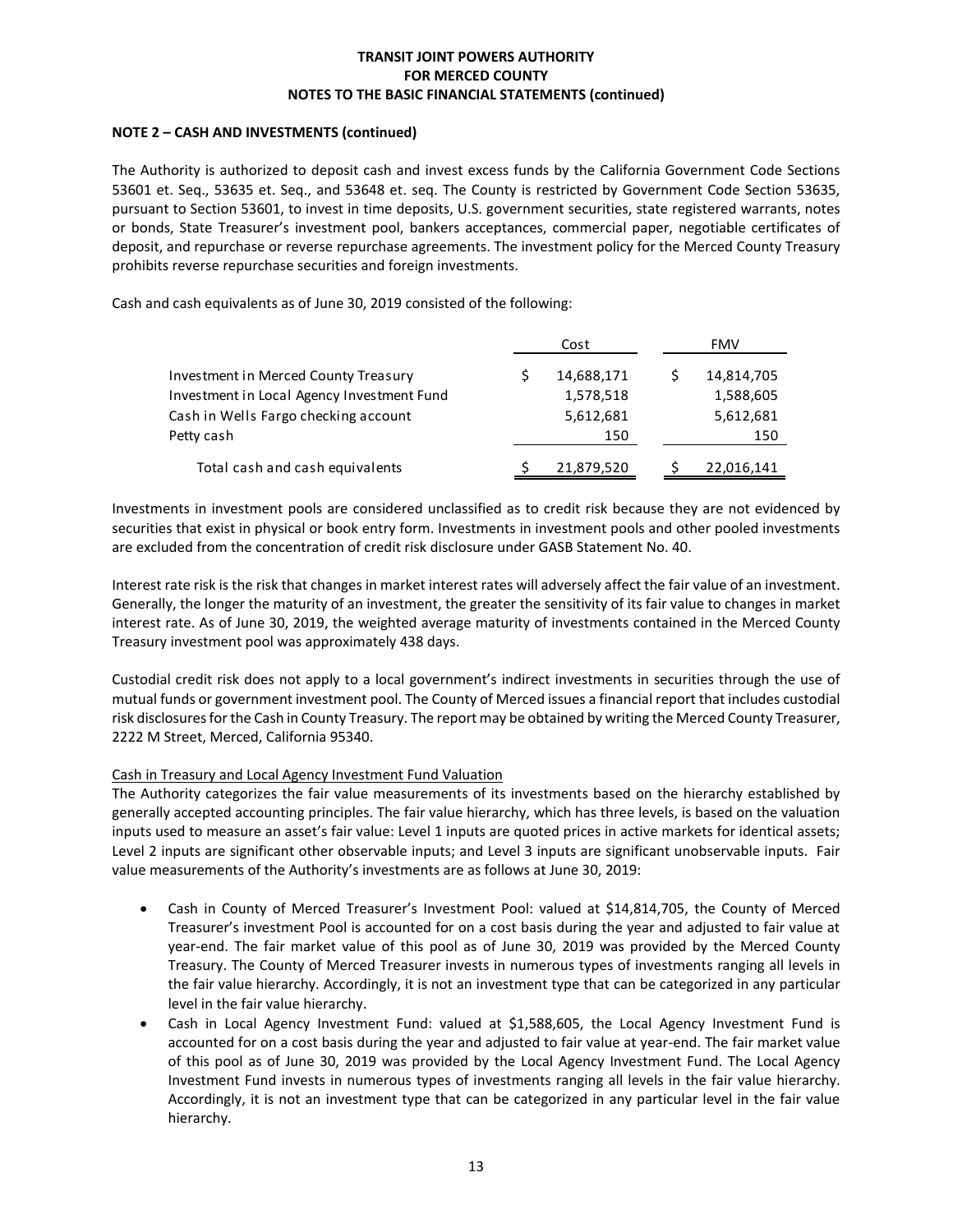# **NOTE 3 – CAPITAL ASSETS**

| Capital assets activity for the year ended June 30, 2019 was as follows: |                |              |                   |                |
|--------------------------------------------------------------------------|----------------|--------------|-------------------|----------------|
|                                                                          | July 01, 2018  | Additions    | Dispositions      | June 30, 2019  |
| Nondepreciable:                                                          |                |              |                   |                |
| Land                                                                     | \$<br>633,666  | \$           | \$                | \$<br>633,666  |
| Construction in progress                                                 | 5,005,369      | 3,739,388    | (8,687,681)       | 57,076         |
| Total nondepreciable                                                     | 5,639,035      | 3,739,388    | (8,687,681)       | 690,742        |
| Depreciable                                                              |                |              |                   |                |
| Land improvements                                                        | 108,445        |              |                   | 108,445        |
| Buildings and improvements                                               | 2,834,493      | 8,730,694    |                   | 11,565,187     |
| Equipment                                                                | 22,609,504     | 368,140      | (293, 805)        | 22,683,839     |
| Total depreciable assets                                                 | 25,552,442     | 9,098,834    | (293, 805)        | 34, 357, 471   |
| Accumulated depreciation:                                                |                |              |                   |                |
| Land improvements                                                        | (94, 341)      | (10, 815)    |                   | (105, 156)     |
| Buildings and improvements                                               | (902, 528)     | (92, 227)    |                   | (994, 755)     |
| Equipment                                                                | (12,794,927)   | (1,811,806)  | 264,425           | (14, 342, 308) |
| Total accumulated depreciation                                           | (13, 791, 796) | (1,914,848)  | 264,425           | (15, 442, 219) |
| Total depreciable assets, net                                            | 11,760,646     | 7,183,986    | (29, 380)         | 18,915,252     |
| Net capital assets                                                       | \$17,399,681   | \$10,923,374 | (8,717,061)<br>\$ | \$19,605,994   |

The amount recorded for depreciation was \$1,914,848 for the year ended June 30, 2019.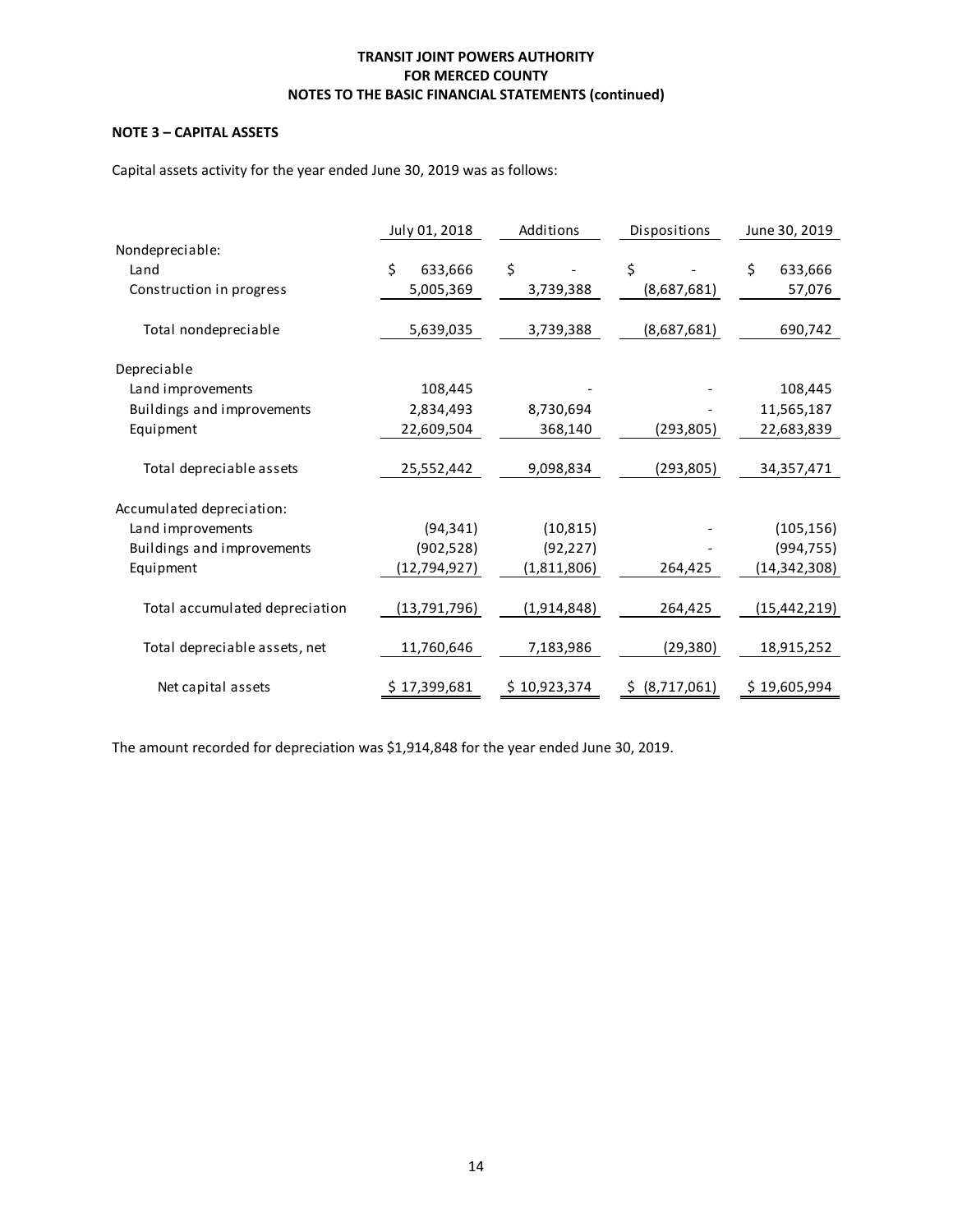## **NOTE 4 – TRANSPORTATION DEVELOPMENT ACT REQUIREMENTS**

#### Section 6633

Pursuant to Section 6633.2 and 6633.5 of the California Administrative Code, the Authority is required to meet a passenger fare revenue recovery ratio of 15% for urban fixed services, 10% for rural fixed services, and 10% for the elderly and handicapped (Dial-A-Ride Paratransit). The ratios for the fiscal year ended June 30, 2019, were 19.7%, 14.3%, and 5.9%, respectively, for urban fixed services, rural fixed services, and Dial-A-Ride Paratransit. Since the ratio for Dial-A-Ride Paratransit is below the 10% requirement, the Authority is not in compliance under PUC Section 99268.4.

The Authority's passenger fare recovery ratios for the urban and rural services with Fixed Route and Dial-A-Ride shown separately are as follows at June 30, 2019:

|                                       | <b>Fixed Routes</b>                 |                                    |  |
|---------------------------------------|-------------------------------------|------------------------------------|--|
| Urban                                 | Rural                               | Paratransit                        |  |
| \$1,107,105<br>423,115<br>\$1,530,220 | Ś<br>148,401<br>Ś.<br>148,401       | \$<br>130,209<br>Ś.<br>130,209     |  |
| \$7,773,286<br>\$7,773,286<br>19.7%   | \$1,039,394<br>\$1,039,394<br>14.3% | \$2,203,950<br>\$2,203,950<br>5.9% |  |
|                                       |                                     |                                    |  |

During the fiscal year ended June 30, 2019, the Authority provided Dial-A-Ride services in the Los Banos area at a fixed route fare. Dial-A-Ride services have higher costs than the fixed route services. The effects of these changes were a decrease in farebox revenue and an overall increase to total operational costs.

## **NOTE 5 – COMMITMENTS AND CONTINGENCIES**

Grants have been received by the Authority for specific purposes that are subject to review and audit by the grantor agencies. Such audits could lead to a request for reimbursement for costs disallowed under the terms of the grants. The amount, if any, of costs that may be disallowed by the granting agencies cannot be determined at this time. The Authority expects such amounts, if any, to be immaterial.

Commitments and contingencies, undeterminable in amount, include normal recurring pending claims and litigation. In the opinion of management, based upon discussion with legal counsel, there is no pending litigation, which is likely to have a material adverse effect on the financial position of the Authority.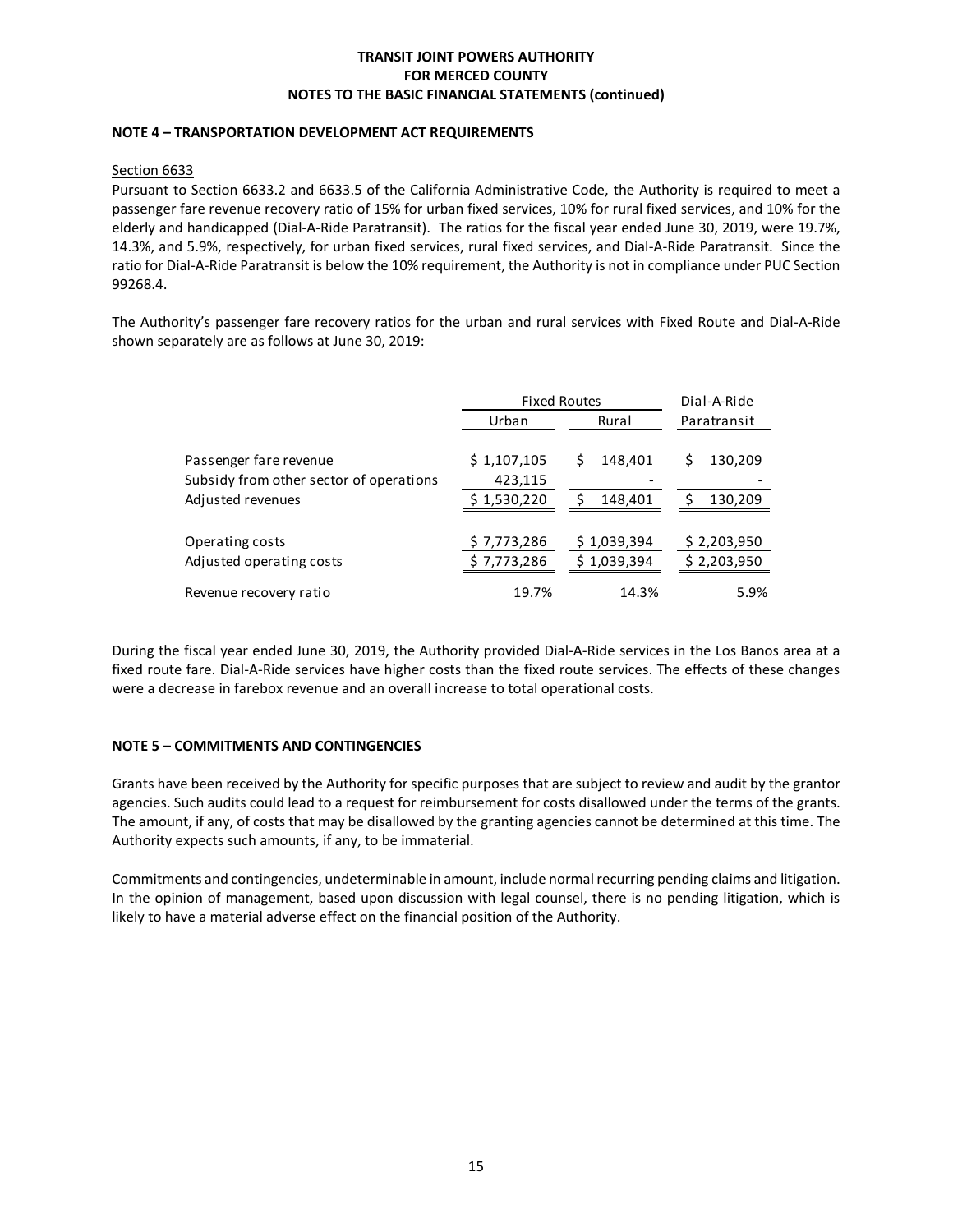### **NOTE 6 – OPERATING LEASES**

The Authority has entered into an operating lease agreement with the City of Merced whereby the Authority leases office and counter space at the Merced Transportation Center through June 2021.

The minimum rental payments required under these agreements is as follows:

| For the years ending |   |        |
|----------------------|---|--------|
| June 30,             |   | Amount |
| 2020                 | Ś | 41,030 |
| 2021                 |   | 41,132 |
| Total                |   | 82,162 |

### **NOTE 7 – CONTRACTUAL AGREEMENTS**

#### Merced County Association of Governments (Related Party)

The Authority has an on-going administrative agreement with the Merced County Association of Governments (MCAG), an affiliated organization, to provide administrative services, including transit service management and marketing, financial and grant administration, and transportation planning services. The most current agreement consists of a one-year term effective July 1, 2014, and allows for automatic annual extensions through June 30, 2019. Payment of MCAG's services is based on a monthly cost reimbursement basis. The Authority incurred \$1,554,417 in administrative services provided by MCAG for the year ended June 30, 2019.

### National Express Transit Corporation

On September 1, 2015, the Authority entered into an operating agreement with National Express Transit Corporation to provide transit operational services. On October 1, 2015, the Authority entered into a second operating agreement with national express to provide transit maintenance services. These agreements are set to expire on August 31, 2020. The Authority incurred \$5,065,404 in operating services provided by National Express Transit Corporation for the year ended June 30, 2019.

#### **NOTE 8 – RISK MANAGEMENT**

The Authority is exposed to various risks of loss related to torts; theft of, damage to, and destruction of assets; errors or omissions; injuries to employees; and natural disaster. The Authority provided coverage for these losses through commercial insurance policies

#### **NOTE 9 – PRIOR PERIOD ADJUSTMENT**

A prior period adjustment was made to the beginning balance of the Authority's net position for the current fiscal year ending June 30, 2019 for \$35,429. The adjustment isto properly record and accrue an unearned revenue liability account that was incorrectly recorded as fund balance in the prior fiscal year.

A prior period adjustment was made to the beginning balance of the Authority's net position for the current fiscal year ending June 30, 2019 for \$507,341. The adjustment is to record and accrue revenue that was earned but not received in the prior fiscal year that was incorrectly recorded as revenue in the current fiscal year.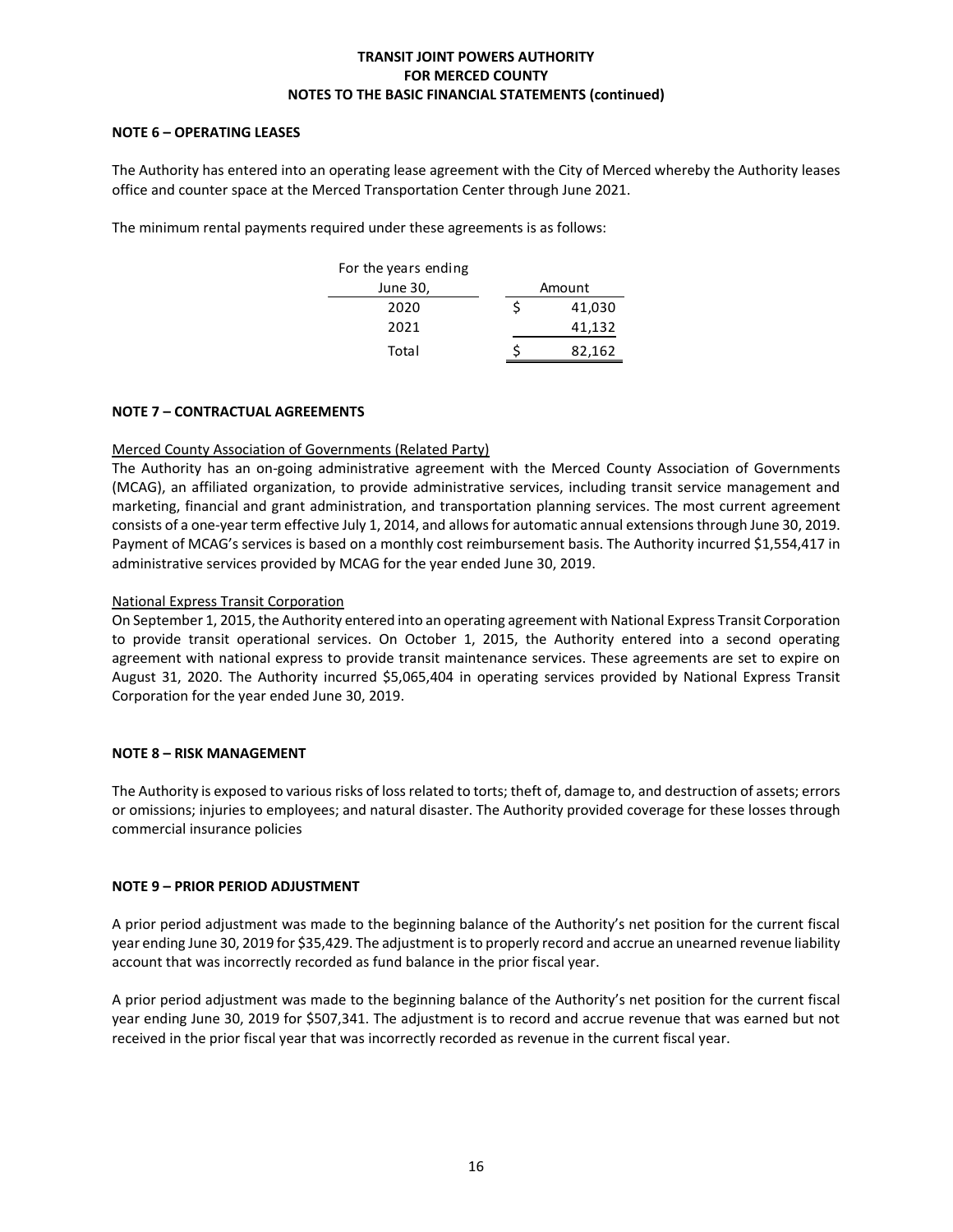# **TRANSIT JOINT POWERS AUTHORITY FOR MERCED COUNTY SCHEDULE OF INSURANCE COVERAGES JUNE 30, 2019**

The schedule below provides a list of the insurance coverages for the Transit Joint Powers Authority:

| Type of Coverage       | Amount of Coverage            | <b>Effective Dates</b> |  |  |
|------------------------|-------------------------------|------------------------|--|--|
| General Liability      | \$2,000,000                   | 07/01/19 to 07/01/20   |  |  |
| Automobile Liability   | \$1,000,000                   | 07/01/19 to 07/01/20   |  |  |
| Commercial Package     | 90% value w/ \$500 deductible | 07/01/19 to 07/01/20   |  |  |
| Professional Liability | \$2,000,000                   | 07/01/19 to 07/01/20   |  |  |

The schedule below provides a list of the insurance coverages for the Transit Service Operator:

| General Liability          | \$2,000,000       | 07/01/19 to 07/01/20 |
|----------------------------|-------------------|----------------------|
| Excess General Liability   | \$5,000,000       | 07/01/19 to 07/01/20 |
| Workers Compensation       | \$1,000,000       | 07/01/19 to 07/01/20 |
| Automobile Liability       | \$2,000,000       | 07/01/19 to 07/01/20 |
| Automobile Physical Damage | Replacement value | 07/01/19 to 07/01/20 |
| Auto Excess Liability      | \$3,000,000       | 07/01/19 to 07/01/20 |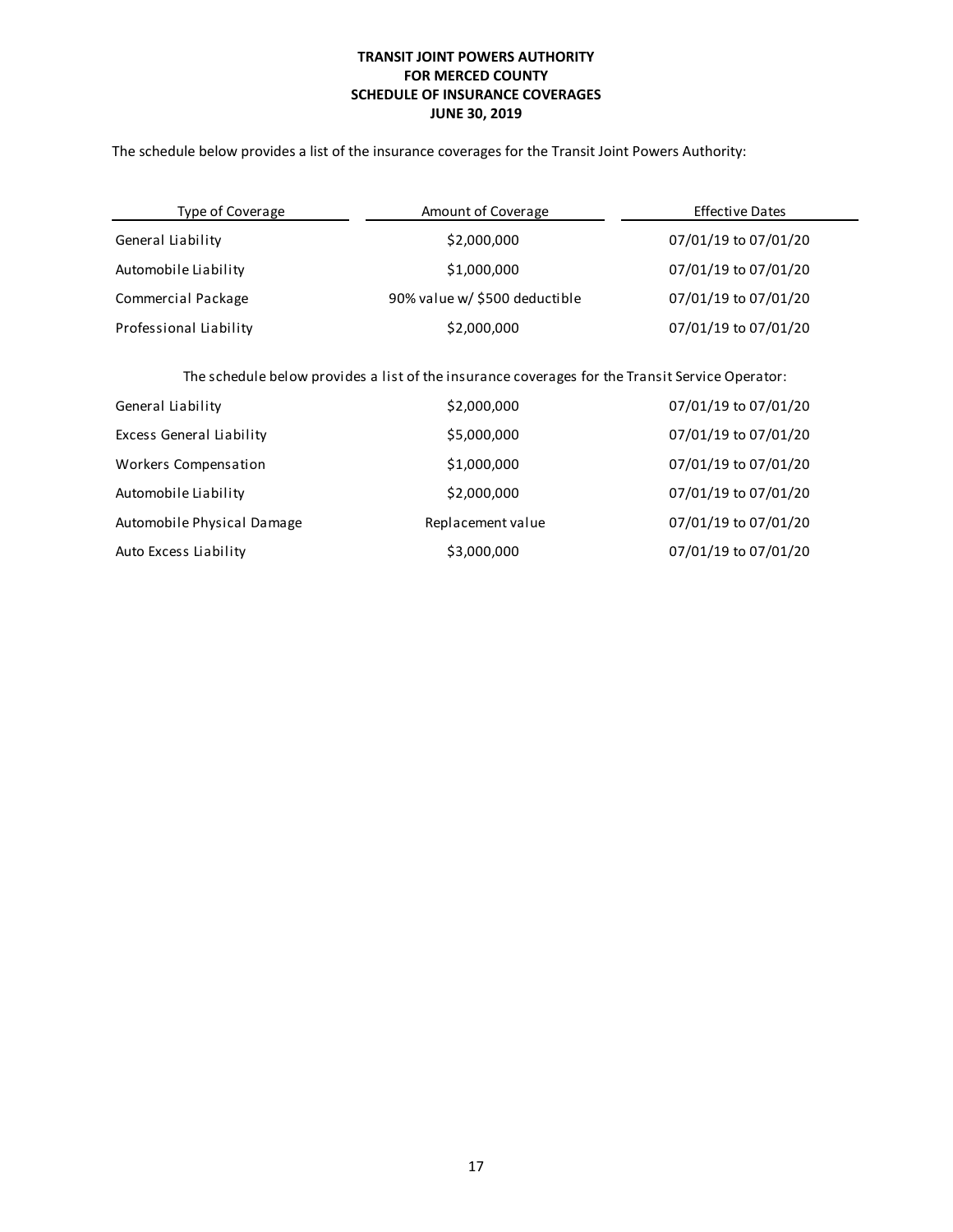# **TRANSIT JOINT POWERS AUTHORITY FOR MERCED COUNTY SCHEDULE OF EXPENDITURES OF FEDERAL AWARDS FOR THE YEAR ENDED JUNE 30, 2019**

| FOR THE YEAR ENDED JUNE 30, 2019                                                                                                   |                            |                                         |               |                                      |                                       |
|------------------------------------------------------------------------------------------------------------------------------------|----------------------------|-----------------------------------------|---------------|--------------------------------------|---------------------------------------|
| Federal Grantor/Pass-through Grantor/Program Title                                                                                 | Federal<br><b>CFDA No.</b> | Contract or<br>Program<br><b>Number</b> |               | Pass-Through<br>to<br>Sub-recipients | <b>Federal</b><br><b>Expenditures</b> |
| U.S. DEPARTMENT OF TRANSPORTATION                                                                                                  |                            |                                         |               |                                      |                                       |
| Pass-through California State<br>Department of Transportation:<br><b>Federal Transit Cluster</b><br>Federal Transit Formula Grants | 20.507                     | 5731-2019-1                             | $\frac{5}{2}$ |                                      | 4,045,482<br>S.                       |
| <b>Total Federal Transit Cluster</b>                                                                                               |                            |                                         |               |                                      | 4,045,482                             |
| Highway Planning and Construction<br>Highway Planning and Construction                                                             | 20.205<br>20.205           | CML-6308(018)<br>CML-6308(020)          |               |                                      | 19,110<br>67,598                      |
| Total U.S. Department of Transportation                                                                                            |                            |                                         |               |                                      | 4,132,190                             |
| Total Expenditures of Federal Awards                                                                                               |                            |                                         |               |                                      | 4,132,190<br>S                        |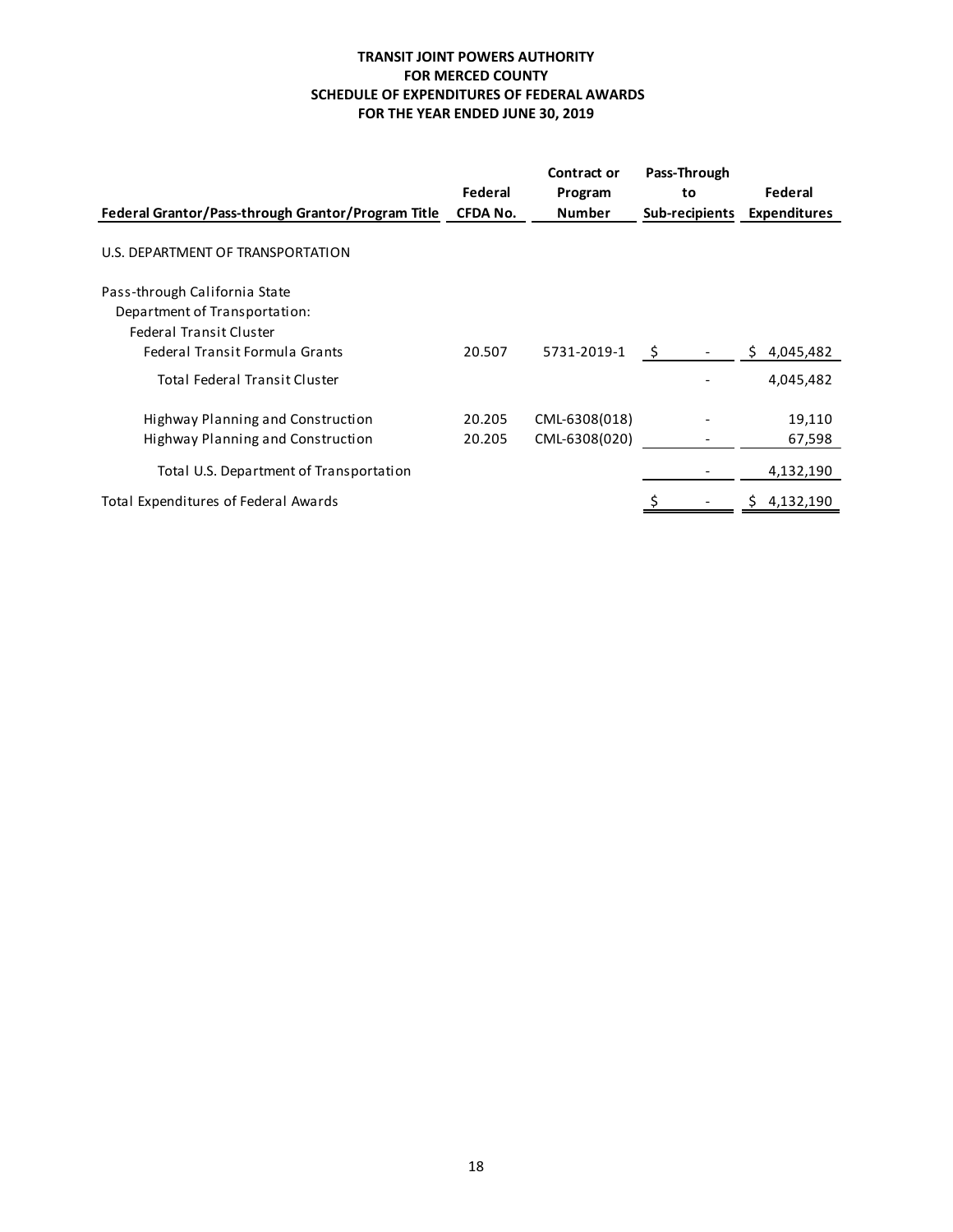# **TRANSIT JOINT POWERS AUTHORITY FOR MERCED COUNTY NOTES TO SCHEDULE OF EXPENDITURES OF FEDERAL AWARDS FOR THE YEAR ENDED JUNE 30, 2019**

### **NOTE 1 – GENERAL**

The accompanying Schedule of Expenditures of Federal Awards presents all the activity of all the federal award programs of the Transit Joint Powers Authority for Merced County (the Authority) for the year ended June 30, 2019. The Authority reporting entity is defined in Note 1 to the Authority's basic financial statements. Federal awards received directly from federal agencies as well as federal awards passed through other government agencies are included on the schedule.

## **NOTE 2 – BASIS OF ACCOUNTING & PRESENTATION**

Consistent with the Authority's method of filing federal financial reports, the accompanying Schedule of Expenditures of Federal Awards is prepared using the accrual basis method of accounting. The information in this schedule is presented in accordance with the requirements of Title 2 U.S., *Code of Federal Regulations Part 200, Uniform Administrative Requirements, Cost Principles, and Audit Requirements for Federal Awards* (Uniform Guidance). Therefore, some of the amounts presented in this schedule may differ from amounts presented in, or used in the preparation of the basic financial statements. The amounts reported in the accompanying Schedule of Expenditures of Federal Awards agree, in all material respects, to amounts reported within the Authority's financial statements.

### **NOTE 3 – RELATIONSHIP TO FEDERAL FINANCIAL REPORTS**

Amounts reported in the accompanying schedule agree with the amounts reported in the related periodic federal financial reports.

## **NOTE 4 – CATALOG OF FEDERAL DOMESTIC ASSISTANCE (CFDA)**

The CFDA numbers included in the accompanying Schedule of Expenditures of Federal Awards were determined based on the program name, review of the grant or contract information and the Office of Management and Budget's Catalog of Federal Domestic Assistance.

#### **NOTE 5 – PASS-THROUGH ENTITY IDENTIFYING NUMBERS**

When Federal awards were received from a pass-through entity, the Schedule of Expenditures of Federal Awards show, if available, the identifying number assigned by the pass-through entity. When no identifying number is shown, the Authority has either determined that no identifying number is assigned for the program or the Authority was unable to obtain an identifying number from the pass-through entity.

### **NOTE 6 – INDIRECT COST RATE LIMITATION**

The Authority does not use the 10 percent de minimis indirect cost rate.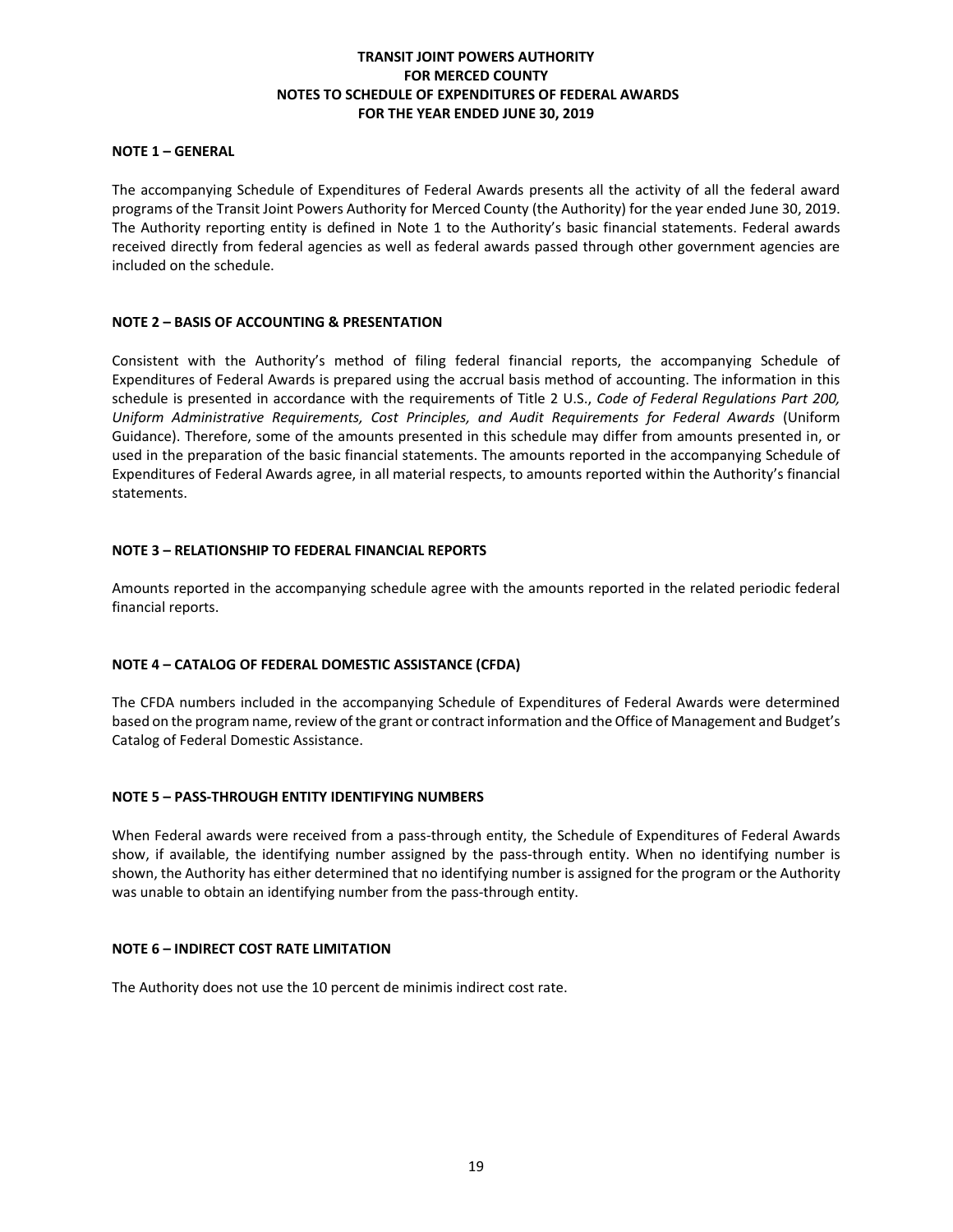

## **INDEPENDENT AUDITORS' REPORT ON INTERNAL CONTROL OVER FINANCIAL REPORTING AND ON COMPLIANCE AND OTHER MATTERS BASED ON AN AUDIT OF FINANCIAL STATEMENTS PERFORMED IN ACCORDANCE WITH**  *GOVERNMENT AUDITING STANDARDS* **AND THE TRANSPORTATION DEVELOPMENT ACT**

To the Governing Board of the Transit Joint Powers Authority for Merced County Merced, California

We have audited, in accordance with the auditing standards generally accepted in the United States of America and the standards applicable to financial audits contained in *Government Auditing Standards* issued by the Comptroller General of the United States, the financial statements of the Transit Joint Powers Authority for Merced County (the Authority), as of and for the year ended June 30, 2019 and the related notes to the financial statements, which collectively comprise the Authority's basic financial statements, and have issued our report thereon dated February 14, 2020.

#### **Internal Control over Financial Reporting**

In planning and performing our audit of the financial statements, we considered the Authority's internal control over financial reporting (internal control) to determine the audit procedures that are appropriate in the circumstances for the purpose of expressing our opinions on the financial statements, but not for the purpose of expressing an opinion on the effectiveness of the Authority's internal control. Accordingly, we do not express an opinion on the effectiveness of the Authority's internal control.

A *deficiency in internal control* exists when the design or operation of a control does not allow management or employees, in the normal course of performing their assigned functions, to prevent, or detect and correct, misstatements on a timely basis. A *material weakness* is a deficiency, or a combination of deficiencies, in internal control, such that there is a reasonable possibility that a material misstatement of the Authority's financial statements will not be prevented, or detected and corrected on a timely basis. A *significant deficiency* is a deficiency, or a combination of deficiencies, in internal control that is less severe than a material weakness, yet important enough to merit attention by those charged with governance.

Our consideration of internal control was for the limited purpose described in the first paragraph of this section and was not designed to identify all deficiencies in internal control that might be material weaknesses or, significant deficiencies. Given these limitations, during our audit we did not identify any deficiencies in internal control that we consider to be material weaknesses. However, material weaknesses may exist that have not been identified.

**7473 N. INGRAM AVE., SUITE 102** ⬧ **FRESNO, CA 93711**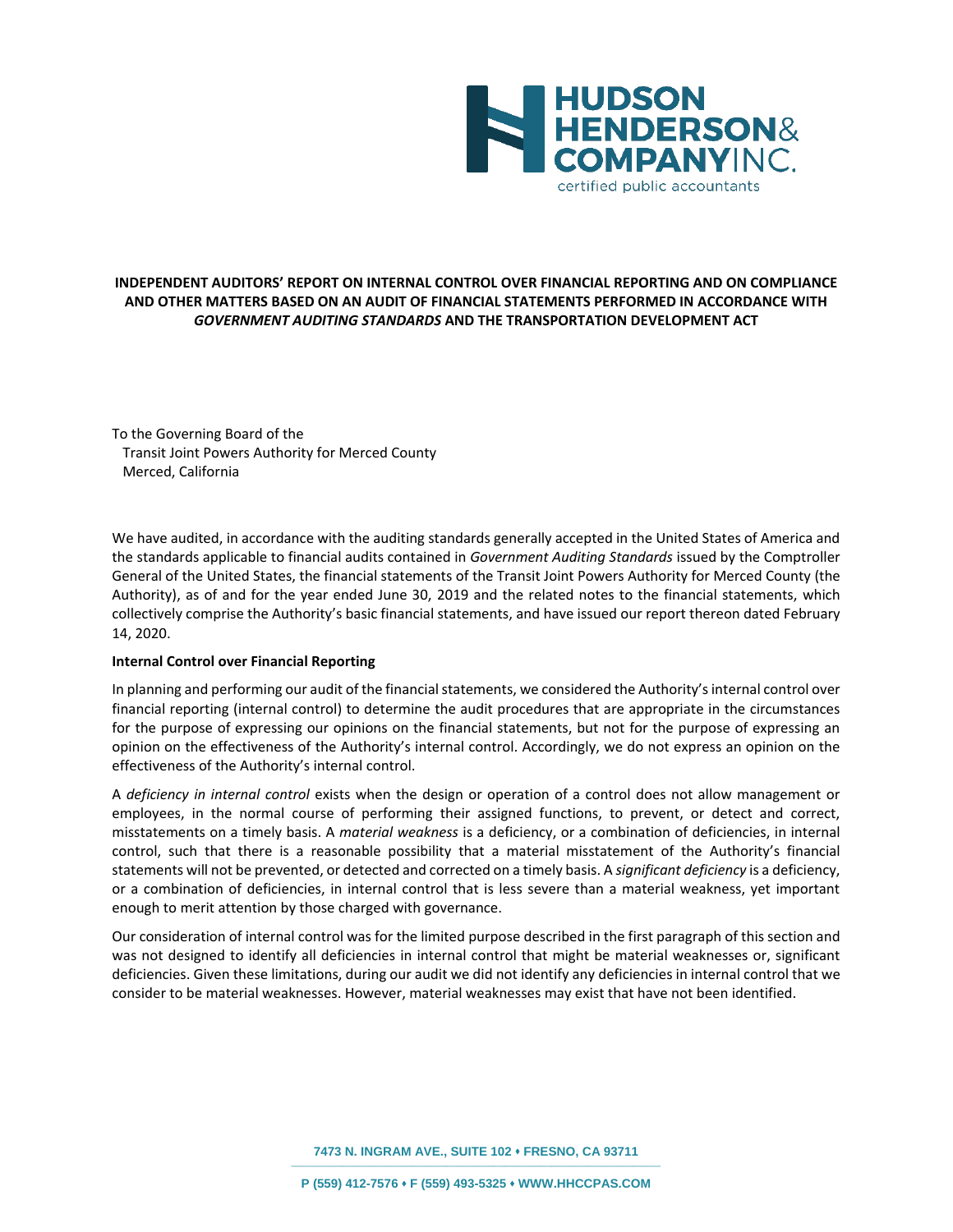#### **Compliance and Other Matters**

As part of obtaining reasonable assurance about whether the Authority's financial statements are free from material misstatement, we performed tests of its compliance with certain provisions of laws, regulations, contracts, and grant agreements, including the applicable statutes, rules and regulations of the Transportation Development Act, including Public Utilities Code Section 99245 as enacted and amended by statute through June 30, 2019, noncompliance with which could have a direct and material effect on the determination of financial statement amounts. However, providing an opinion on compliance with those provisions was not an objective of our audit, and accordingly, we do not express such an opinion. As a result of our tests, as disclosed in Note 4 to the financial statements, since the current year fare revenue ratio for Dial-A-Ride Paratransit is below the 10% requirement, the Authority is not in compliance under PUC Section 99268.4. Our tests disclosed no other instances of noncompliance or other matters that are required to be reported under *Government Auditing Standards* or the Transportation Development Act*.*

#### **Purpose of this Report**

The purpose of this report is solely to describe the scope of our testing of internal control and compliance and the results of that testing, and not to provide an opinion on the effectiveness of the Authority's internal control or on compliance. This report is an integral part of an audit performed in accordance with *Government Auditing Standards*  and the Transportation Development Act in considering the Authority's internal control and compliance. Accordingly, this communication is not suitable for any other purpose.

HUDSON HENDERSON & COMPANY, INC.

Hudson Handerson 6 Campany, Inc.

Fresno, California February 14, 2020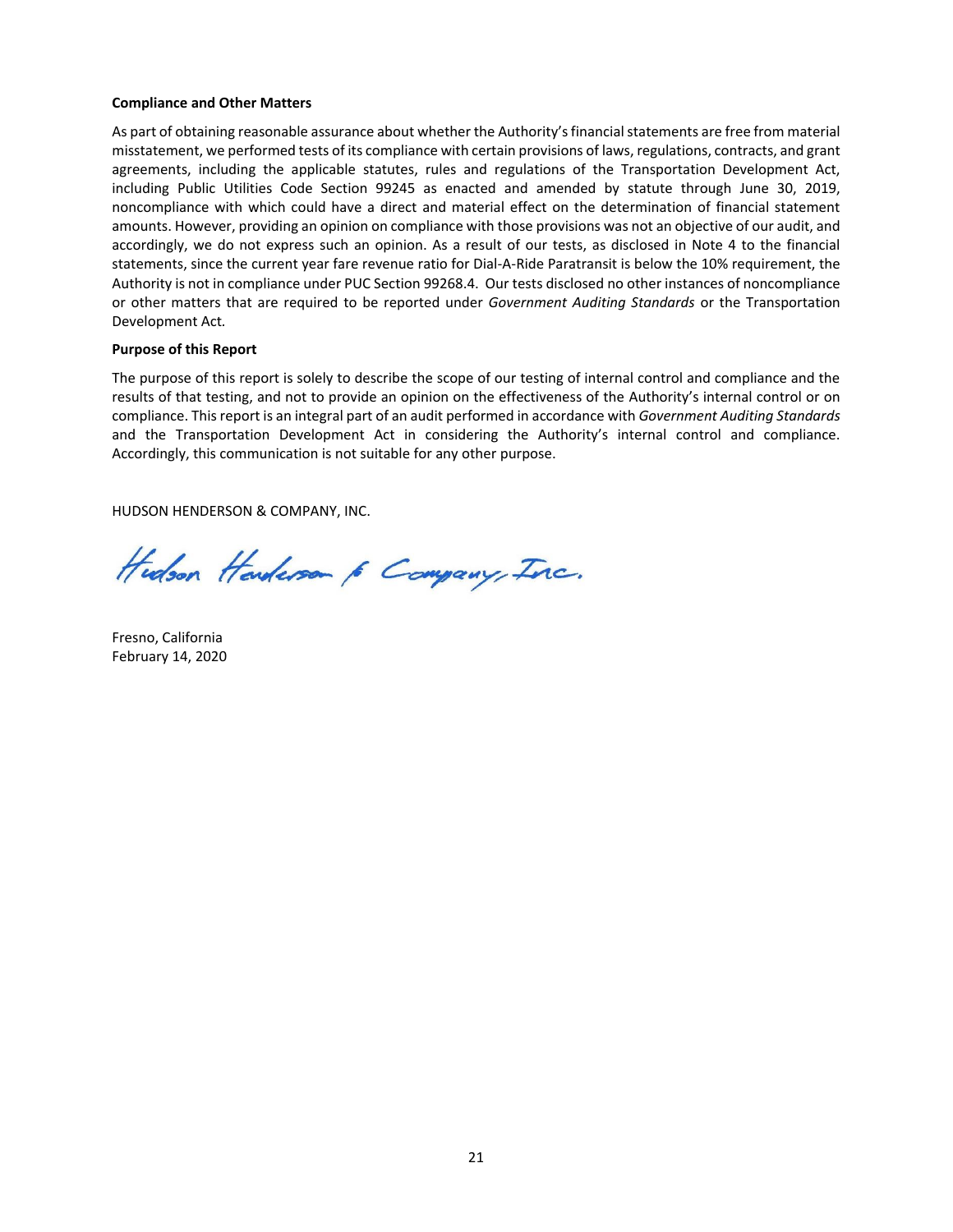

## **INDEPENDENT AUDITORS' REPORT ON COMPLIANCE FOR EACH MAJOR PROGRAM AND ON INTERNAL CONTROL OVER COMPLIANCE REQUIRED BY THE UNIFORM GUIDANCE**

To the Governing Board of the Transit Joint Powers Authority for Merced County Merced, California

#### **Report on Compliance for Each Major Federal Program**

We have audited the Transit Joint Powers Authority for Merced County's (the Authority) compliance with the types of compliance requirements described in the *OMB Compliance Supplement* that could have a direct and material effect on each of the Authority's major federal programs for the year ended June 30, 2019. The Authority's major federal programs are identified in the summary of auditor's results section of the accompanying schedule of findings and questioned costs.

#### **Management's Responsibility**

Management is responsible for compliance with federal statutes, regulations, and the terms and conditions of its federal awards applicable to its federal programs.

#### **Auditors' Responsibility**

Our responsibility is to express an opinion on compliance for each of the Authority's major federal programs based on our audit of the types of compliance requirements referred to above. We conducted our audit of compliance in accordance with auditing standards generally accepted in the United States of America; the standards applicable to financial audits contained in *Government Auditing Standards*, issued by the Comptroller General of the United States; and the audit requirements of Title 2 U.S. *Code of Federal Regulations* Part 200, *Uniform Administrative Requirements, Cost Principles, and Audit Requirements for Federal Awards*(Uniform Guidance). Those standards and the Uniform Guidance require that we plan and perform the audit to obtain reasonable assurance about whether noncompliance with the types of compliance requirements referred to above that could have a direct and material effect on a major federal program occurred. An audit includes examining, on a test basis, evidence about the Authority's compliance with those requirements and performing such other procedures as we considered necessary in the circumstances.

We believe that our audit provides a reasonable basis for our opinion on compliance for each major federal program. However, our audit does not provide a legal determination of the Authority's compliance.

#### **Opinion on Each Major Federal Program**

In our opinion the Authority complied, in all material respects, with the types of compliance requirements referred to above that could have a direct and material effect on each of its major federal programs for the year ended June 30, 2019.

> **7473 N. INGRAM AVE., SUITE 102** ⬧ **FRESNO, CA 93711 \_\_\_\_\_\_\_\_\_\_\_\_\_\_\_\_\_\_\_\_\_\_\_\_\_\_\_\_\_\_\_\_\_\_\_\_\_\_\_\_\_\_\_\_\_\_\_\_\_\_\_\_\_\_\_\_\_\_\_\_\_\_\_\_\_\_\_\_\_\_\_\_\_\_\_\_\_\_\_\_\_\_\_\_\_\_\_\_\_\_\_\_**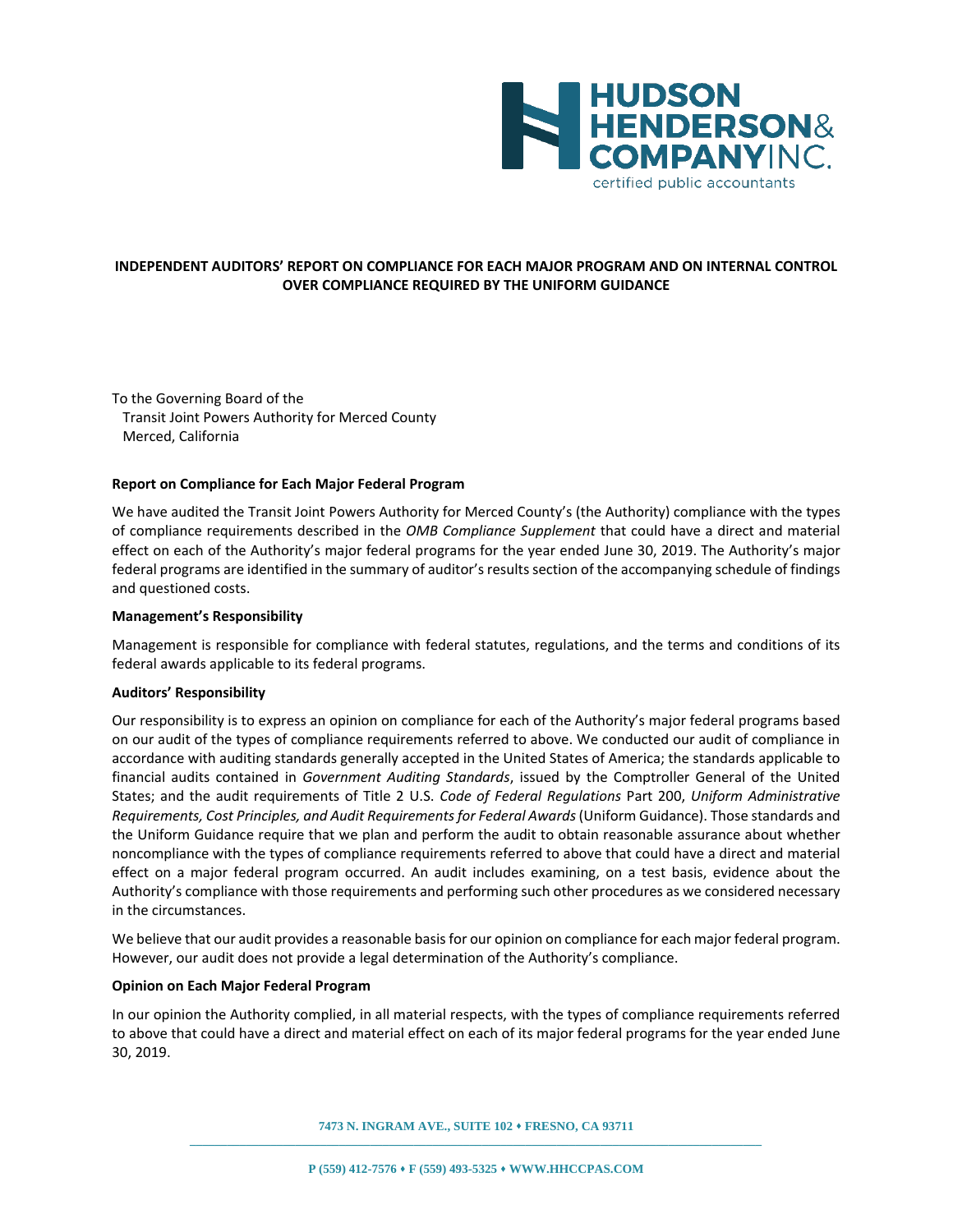#### **Report on Internal Control over Compliance**

Management of the Authority is responsible for establishing and maintaining effective internal control over compliance with the types of compliance requirements referred to above. In planning and performing our audit of compliance, we considered the Authority's internal control over compliance with the types of requirements that could have a direct and material effect on each major federal program to determine the auditing procedures that are appropriate in the circumstances for the purpose of expressing an opinion on compliance for each major federal program and to test and report on internal control over compliance in accordance with the Uniform Guidance, but not for the purpose of expressing an opinion on the effectiveness of internal control over compliance. Accordingly, we do not express an opinion on the effectiveness of the Authority's internal control over compliance.

A *deficiency in internal control over compliance* exists when the design or operation of a control over compliance does not allow management or employees, in the normal course of performing their assigned functions, to prevent, or detect and correct, noncompliance with a type of compliance requirement of a federal program on a timely basis. A *material weakness in internal control over compliance* is a deficiency, or a combination of deficiencies, in internal control over compliance, such that there is a reasonable possibility that material noncompliance with a type of compliance requirement of a federal program will not be prevented, or detected and corrected, on a timely basis. A *significant deficiency in internal control over compliance* is a deficiency, or a combination of deficiencies, in internal control over compliance with a type of compliance requirement of a federal program that is less severe than a material weakness in internal control over compliance, yet important enough to merit attention by those charged with governance.

Our consideration of internal control over compliance was for the limited purpose described in the first paragraph of this section and was not designed to identify all deficiencies in internal control over compliance that might be material weaknesses or significant deficiencies. We did not identify any deficiencies in internal control over compliance that we consider to be material weaknesses. However, material weaknesses may exist that have not been identified.

### **Purpose of Report**

The purpose of this report on internal control over compliance is solely to describe the scope of our testing of internal control over compliance and the results of that testing based on the requirements of the Uniform Guidance. Accordingly, this report is not suitable for any other purpose.

HUDSON HENDERSON & COMPANY, INC.

Hudson Handerson 6 Company, Inc.

Fresno, California February 14, 2020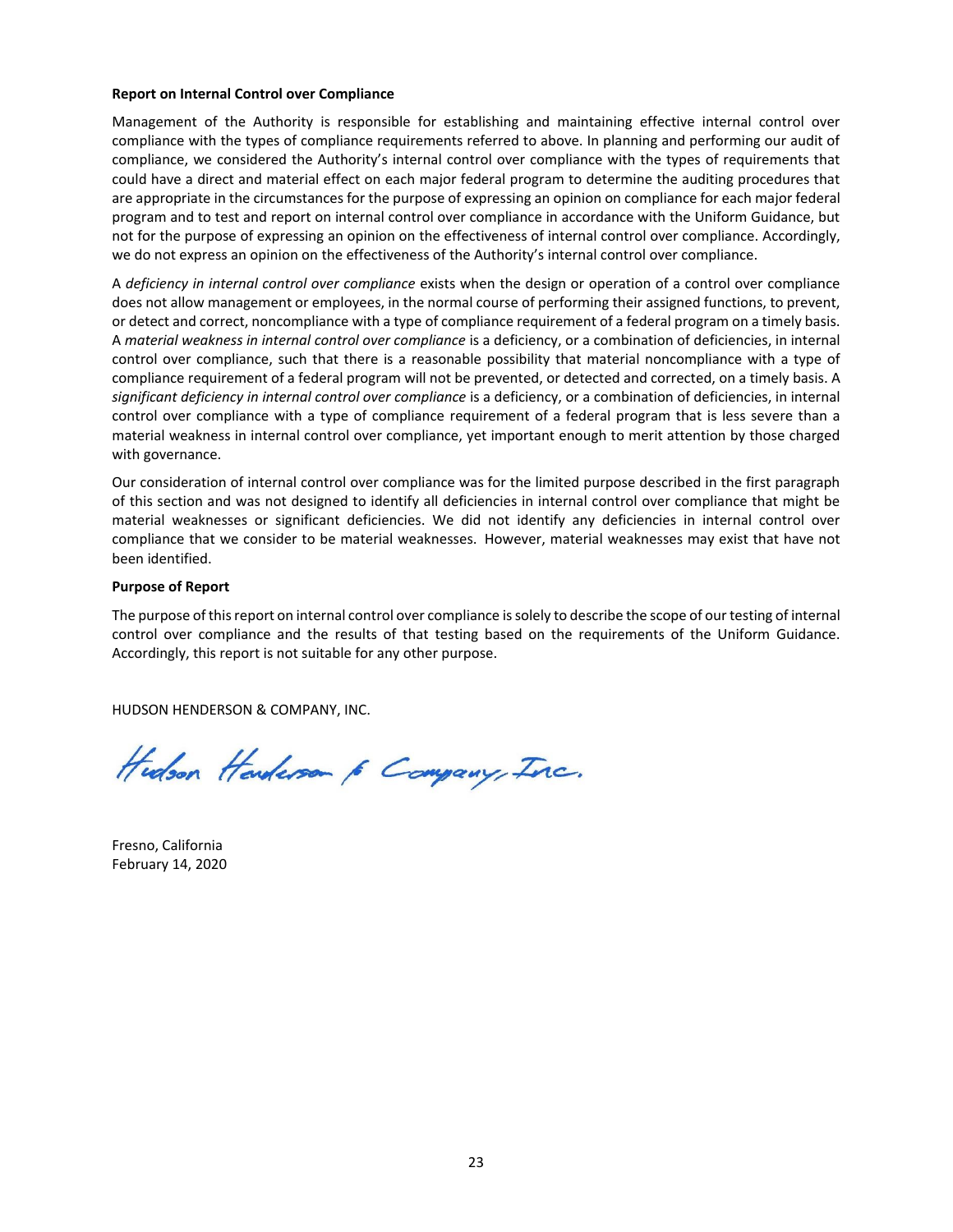## **TRANSIT JOINT POWERS AUTHORITY FOR MERCED COUNTY SCHEDULE OF FINDINGS AND QUESTIONED COSTS FOR THE YEAR ENDED JUNE 30, 2019**

### **SECTION I – SUMMARY OF AUDITORS' RESULTS**

| <b>Financial Statements</b>                                                                                  |                                    |
|--------------------------------------------------------------------------------------------------------------|------------------------------------|
| Type of auditors' report issued                                                                              | Unmodified                         |
| Internal control over financial reporting:<br>Material weaknesses identified                                 | Yes <u>X</u> No                    |
| Significant deficiencies identified that are<br>Not considered to be material weaknesses?                    | $\frac{1}{1}$ Yes $\frac{X}{Y}$ No |
| Noncompliance material to financial<br>Statements noted?                                                     | $\frac{1}{2}$ Yes $\frac{X}{X}$ No |
| <b>Federal Awards</b>                                                                                        |                                    |
| Internal control over major programs:<br>Material weaknesses identified?                                     | Yes X No                           |
| Significant deficiencies identified that are<br>not considered to be material weaknesses?                    | $\frac{1}{2}$ Yes $\frac{X}{X}$ No |
| Type of auditors' report issued on compliance<br>for major programs:                                         | Unmodified                         |
| Any audit findings disclosed that are required to be<br>reported in accordance with 2CFR section 200.516(a)? | Ves X No                           |
| <b>Identification of Major Programs</b>                                                                      |                                    |
| <b>CFDA Number</b>                                                                                           | Name of Federal Program or Cluster |
| 20.507                                                                                                       | <b>Federal Transit Cluster</b>     |
| Dollar threshold used to distinguish between<br>type A and Type B programs:                                  | \$750,000                          |
| Auditee qualified as a low-risk auditee?                                                                     | No<br><u>X Yes ______</u>          |

## **SECTION II – FINANCIAL STATEMENT FINDINGS**

There are no financial statement findings to be reported in accordance with *Government Auditing Standards.*

## **SECTION III – FEDERAL AWARD FINDINGS**

There are no federal award findings to be reported in accordance with the Uniform Guidance.